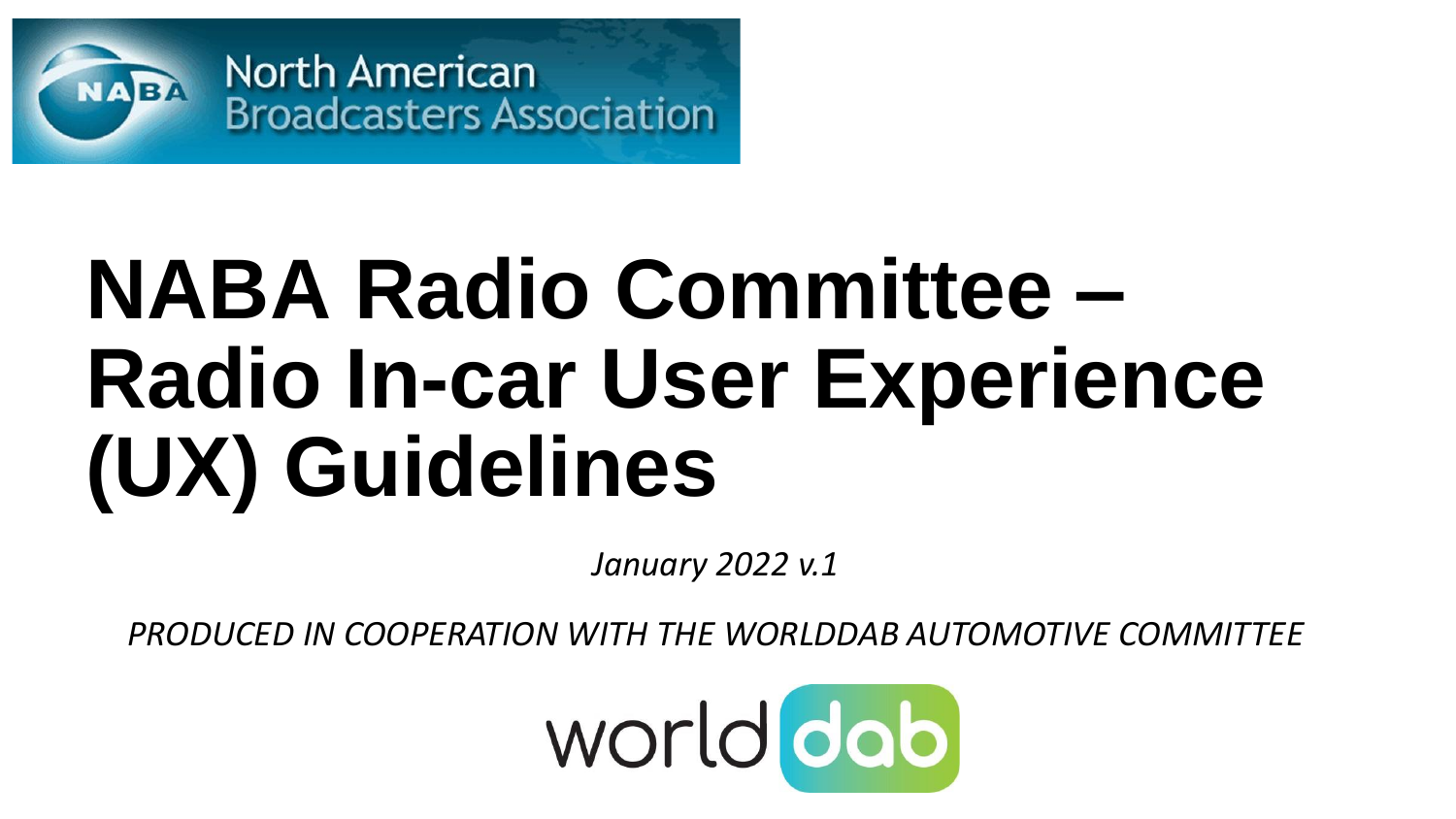# **Contents**

Executive summary

1. Background

- Collaboration with WorldDAB
- Document status and future work
- 2. <see WorldDAB document>
- 3. <see WorldDAB document>
- 4. Consumer use cases
- 5. Design guidelines
- 6. Voice control
- 7. Hybrid radio
- 8. AM radio in all -electric vehicles
- Annex Glossary of terms

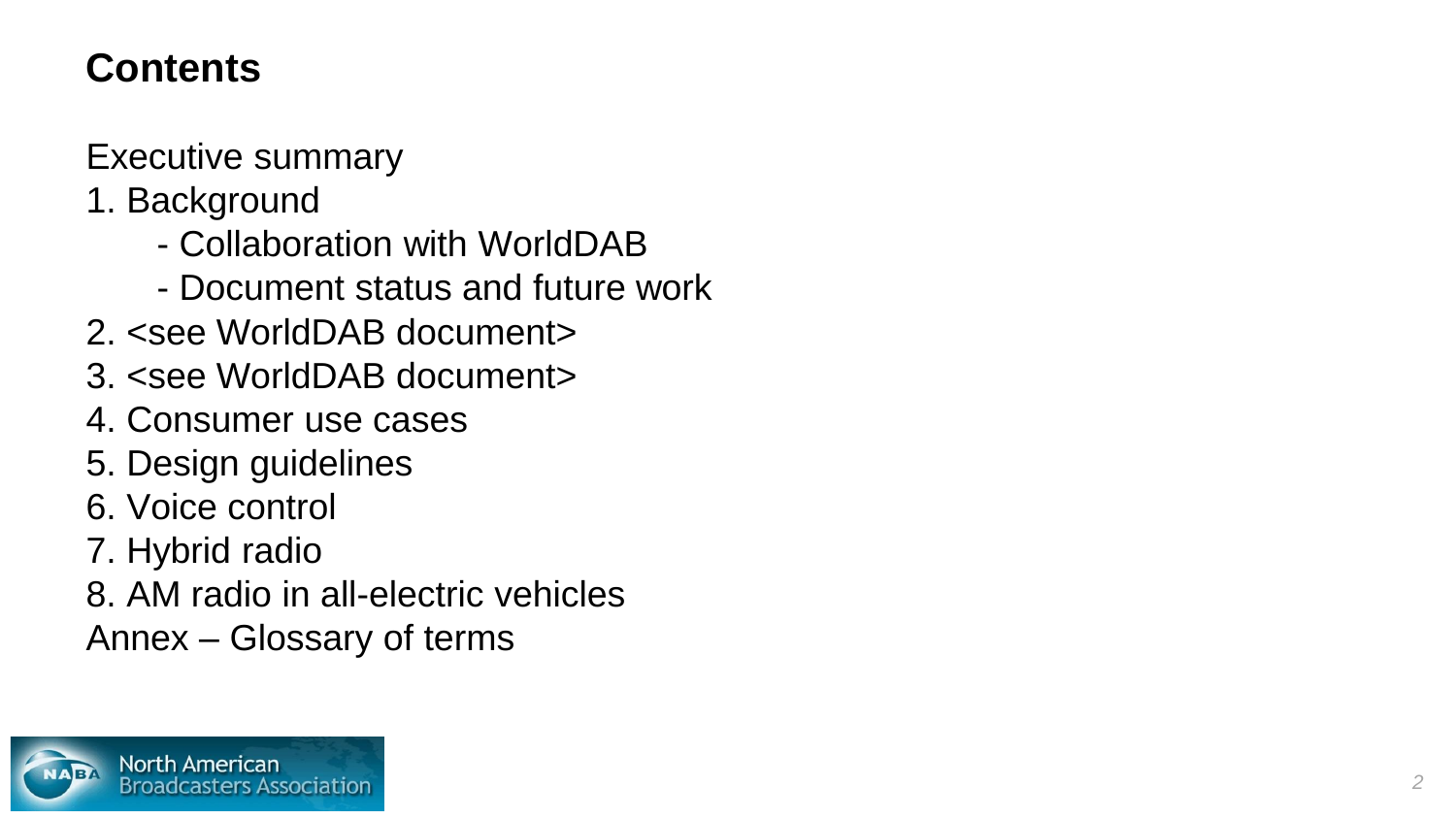# **Executive summary**

- This is the "North American version" of the WorldDAB Radio In-car User Experience (UX) Guidelines document (January 2022)
	- Most material in this document is identical to or based upon the WorldDAB document, first developed in 2018
- Table included on next page highlights major design guideline differences between documents
	- Differences are mostly minor and due to regional preferences of listeners and radio broadcasters
	- NABA document recognizes the [HD Radio system](https://hdradio.com/) as the preferred digital radio platform for North America
	- This information is intended to compliment implementation and certification guidelines available to HD Radio licensees from Xperi
- Differences are summarized in Section 1.4 of the WorldDAB document



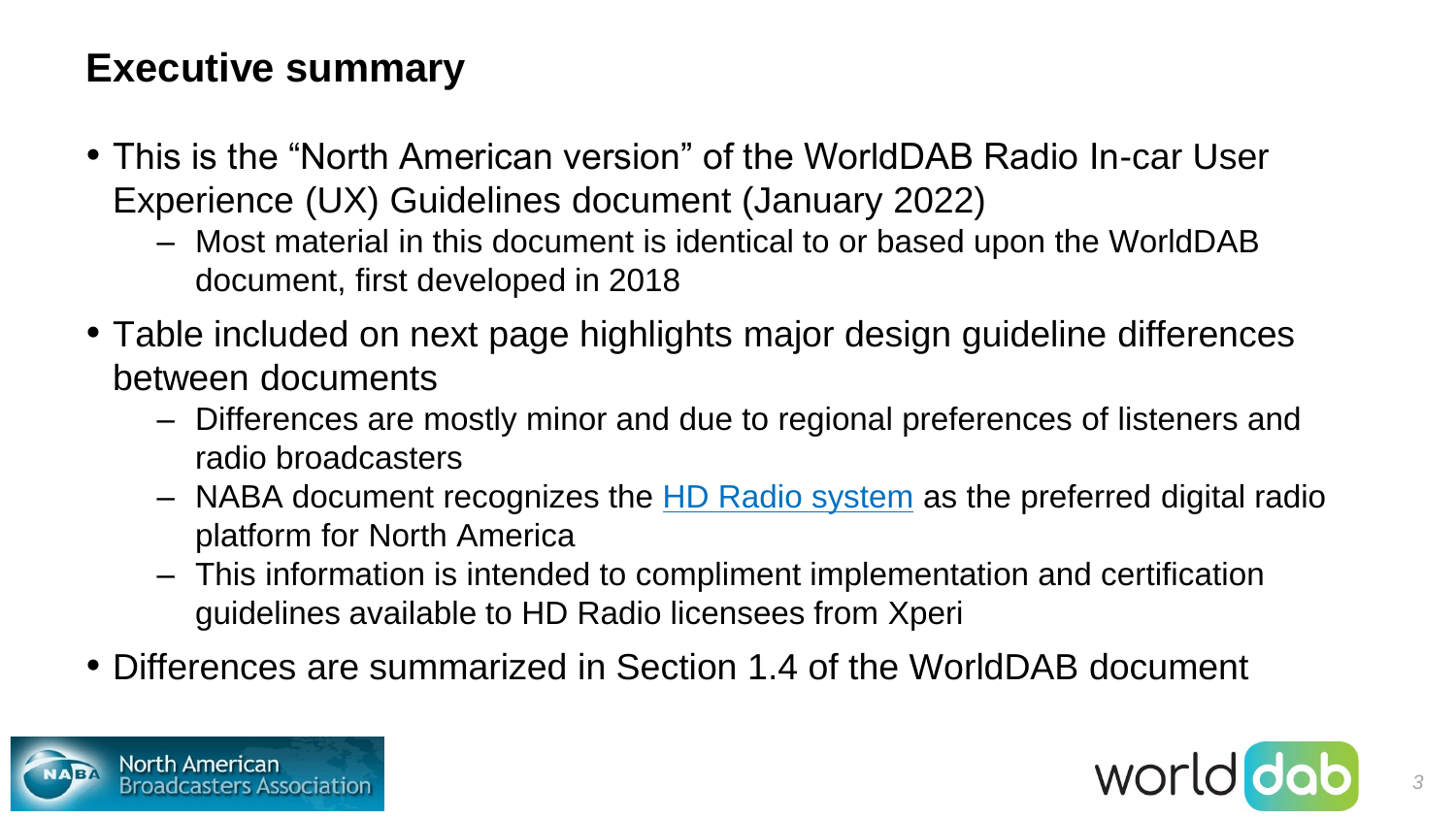# **Executive summary**

• Differences between NABA and WorldDAB documents:

| <b>Item</b>                   | <b>NABA</b>                                                                                                                                                        | <b>WorldDAB</b>                                | <b>Section(s)</b><br><b>NABA / WorldDAB</b> |
|-------------------------------|--------------------------------------------------------------------------------------------------------------------------------------------------------------------|------------------------------------------------|---------------------------------------------|
| Digital radio technology      | HD Radio                                                                                                                                                           | DAB / DAB+                                     |                                             |
| Discovering the radio         | HD Radio on by default                                                                                                                                             | Separate DAB button                            | 5.1 / 5.1                                   |
| Discovering radio<br>stations | • Station list organized by frequency<br>• Main and multicast channels on one<br>station list<br>• Support combined AM and FM presets<br>(also multicast channels) | Organized<br>alphabetically by<br>station name | 5.2/5.2                                     |
|                               | • Consumer can request station list<br>update                                                                                                                      | (not specified)                                | 5.3/5.3                                     |
| Service following             | Optional - broadcaster should have ability<br>to enable use of audio stream based on<br>location                                                                   | Not location specific                          | 5.1 and $5.5/5.5$                           |
| Voice control                 | • Support for AM radio                                                                                                                                             | No AM                                          | 6/6                                         |
| Hybrid radio                  | • Station list organized by frequency<br>• Support for AM radio                                                                                                    | Organized<br>alphabetically / no AM            | 7/7                                         |
| AM radio                      | • Include in all-electric vehicles                                                                                                                                 | (no requirement)                               | $8/-$                                       |



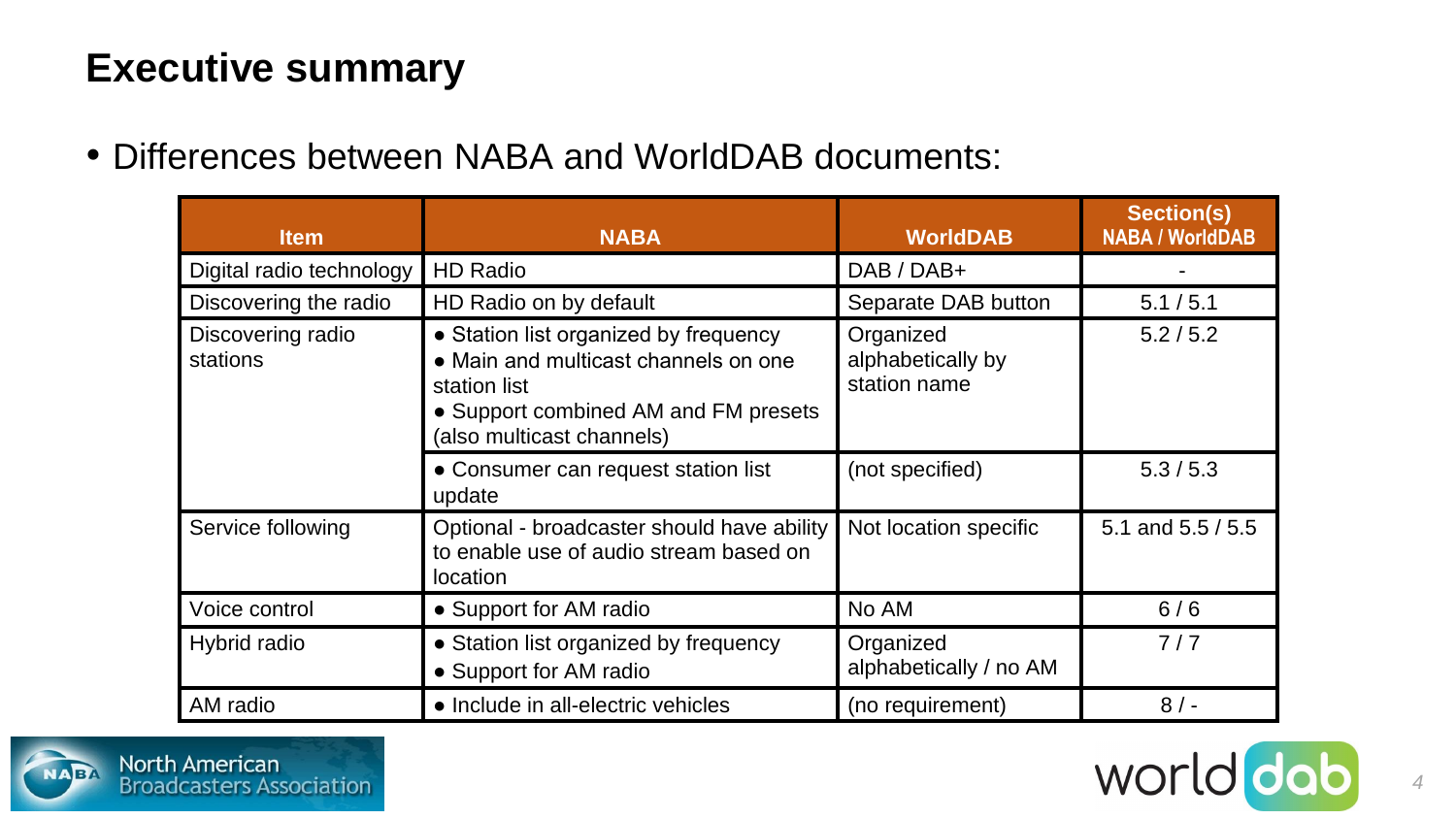# **1. Background – collaboration with WorldDAB**

- WorldDAB first introduced an "In-car User Experience (UX) Guidelines" document in 2018 with an update in February 2019 and then again in January 2022 (most recent version [here](https://www.worlddab.org/automotive/user-experience-guidelines))
- The WorldDAB guidelines are the result of collaboration between broadcasters and car manufacturers, and are based on seven use-cases, informed by WorldDAB driver research, to ensure the guidelines are based on the actual experience of drivers
- Given that automobiles are designed and produced for global markets, WorldDAB and NABA recognize the need for cooperation and collaboration on UX design guidelines resulting in this North American-focused version of the UX Guideline document
- To achieve this, the NABA Radio Committee (RC) has worked with WorldDAB and broadcaster organizations in Canada, Mexico and the US, including the Canadian Association of Broadcasters, Cámara Nacional de la Industria de Radio y Televisión, and the National Association of Broadcasters, respectively
- WorldDAB, through its Automotive Committee, has developed additional helpful documents which are referenced here:
	- [In-car User Experience Research,](https://www.worlddab.org/public_document/file/1244/UX_Research_Overview_FINAL_.pdf?1573670268) June 2017
	- WorldDAB Aftermarket Device [Guidelines](https://www.worlddab.org/public_document/file/1323/WorldDAB_Aftermarket_Device_Guidelines_Roberto_Moro.pdf?1593791061)
	- Metadata [web page](https://www.worlddab.org/automotive/metadata)
	- Metadata [briefing for senior broadcasters](https://youtu.be/PbhVmuc-qD8)
	- Metadata [information sheet](https://www.worlddab.org/system/news/documents/000/011/639/original/WorldDAB_-_Metadata_Information_Sheet_01.09.20.pdf?1598623915)





*5*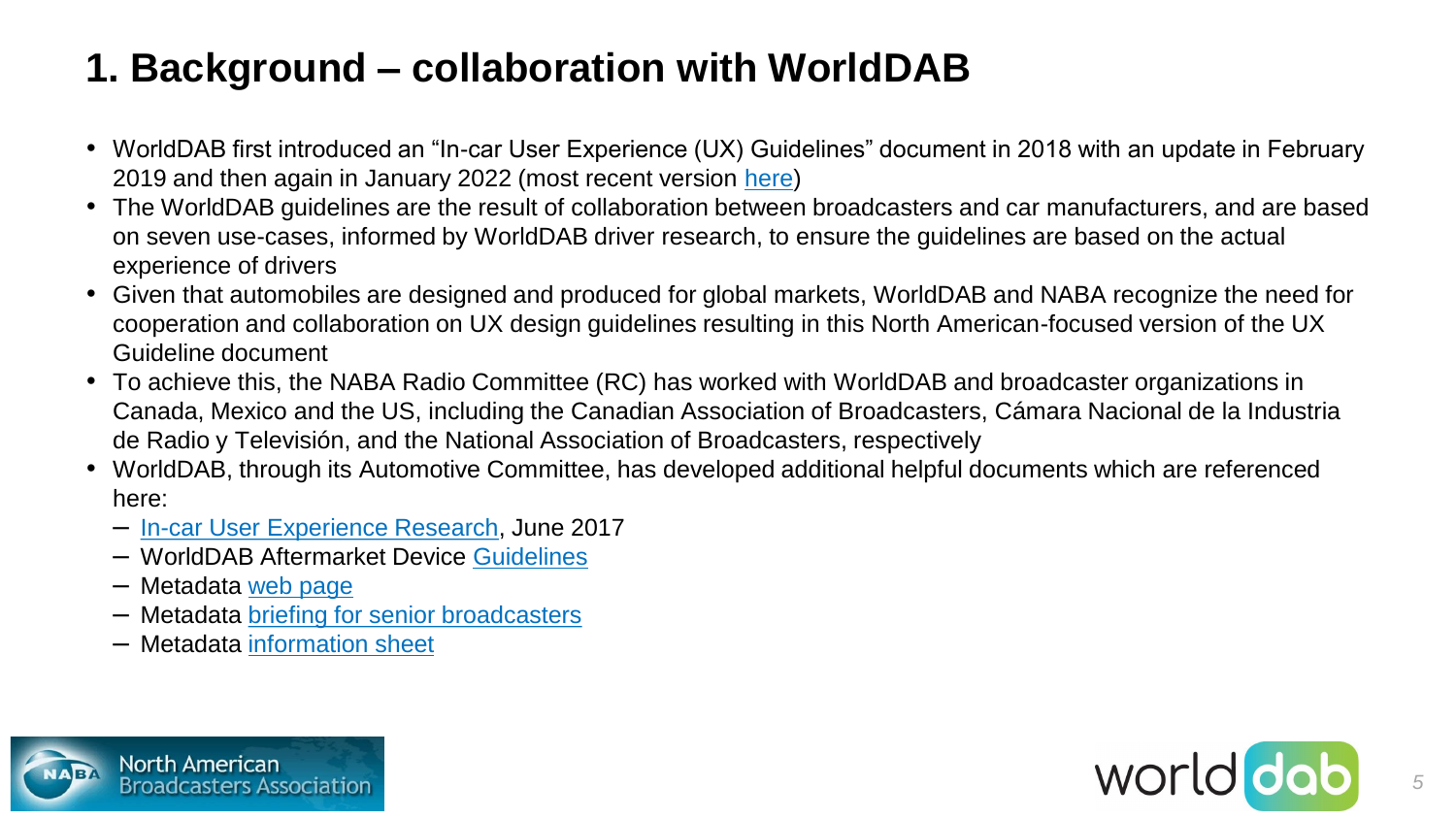# **1. Background – document status and future work**

• This is the first North American version of the Radio In-car UX Guidelines, the NABA-RC is constantly working with NABA members, WorldDAB and automakers to make improvements and additions and will release updated versions, as necessary.

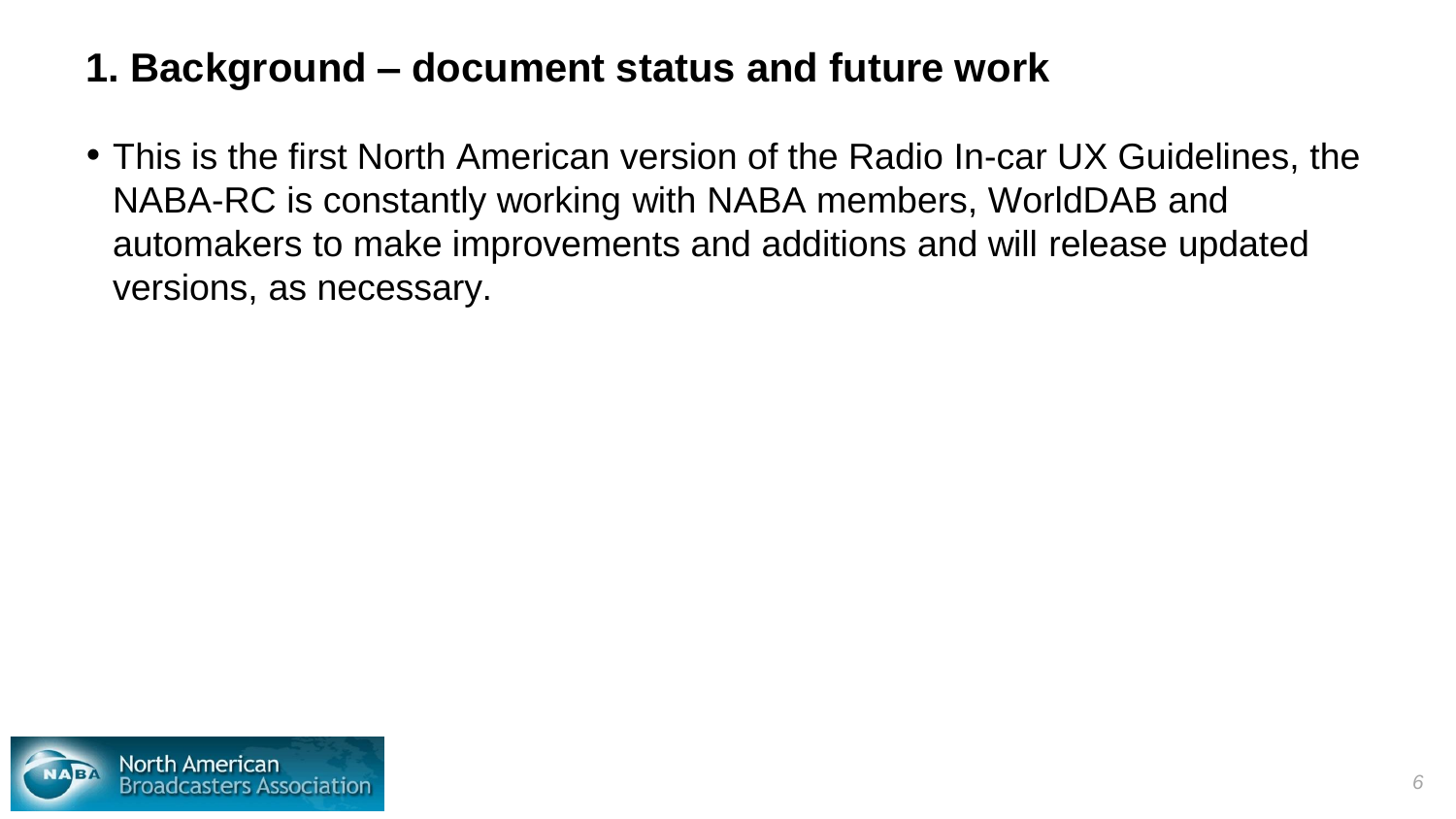

# **2. Hybrid Radio and the Connected Car**

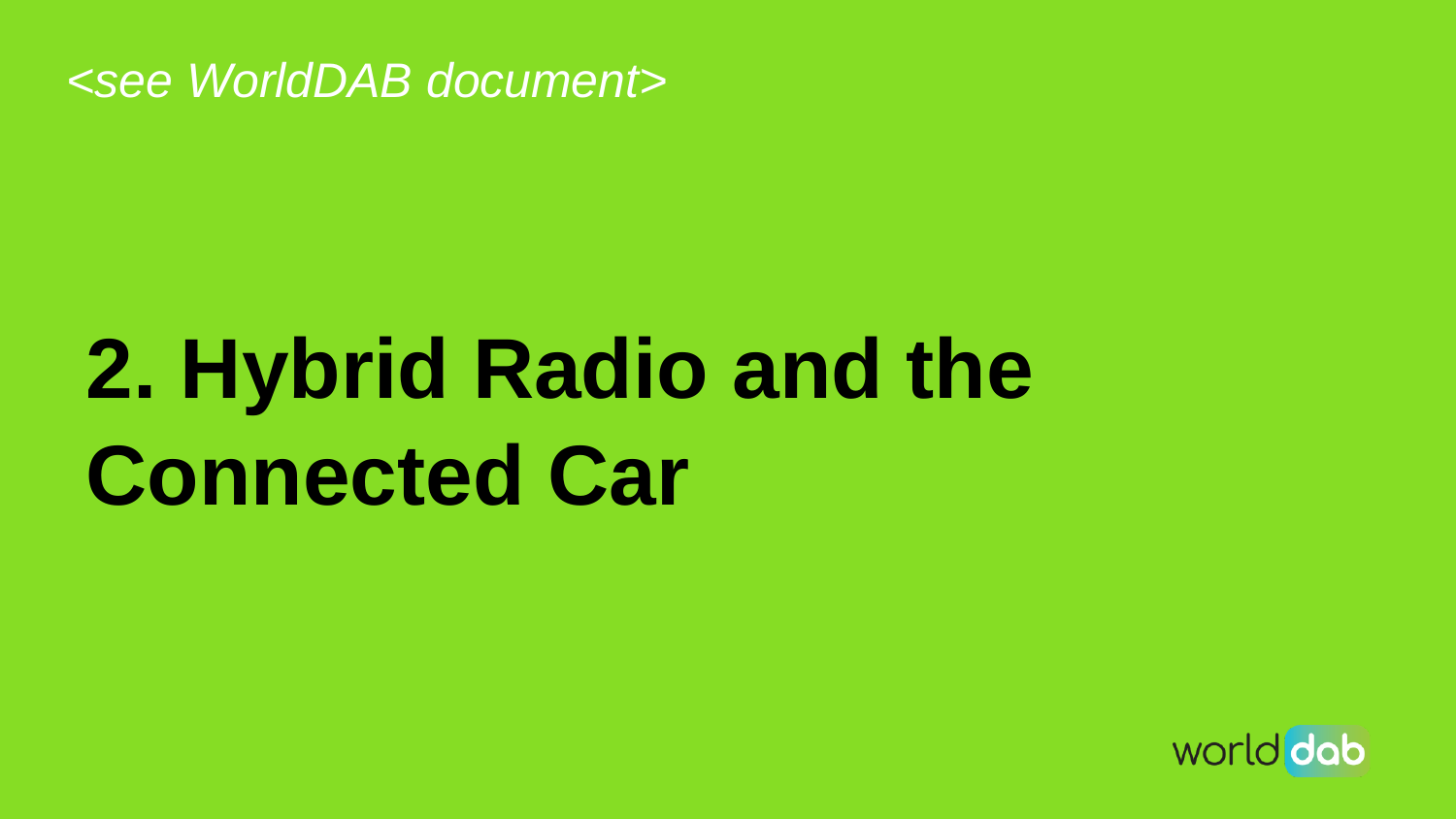

# **3. WorldDAB User Experience Research**

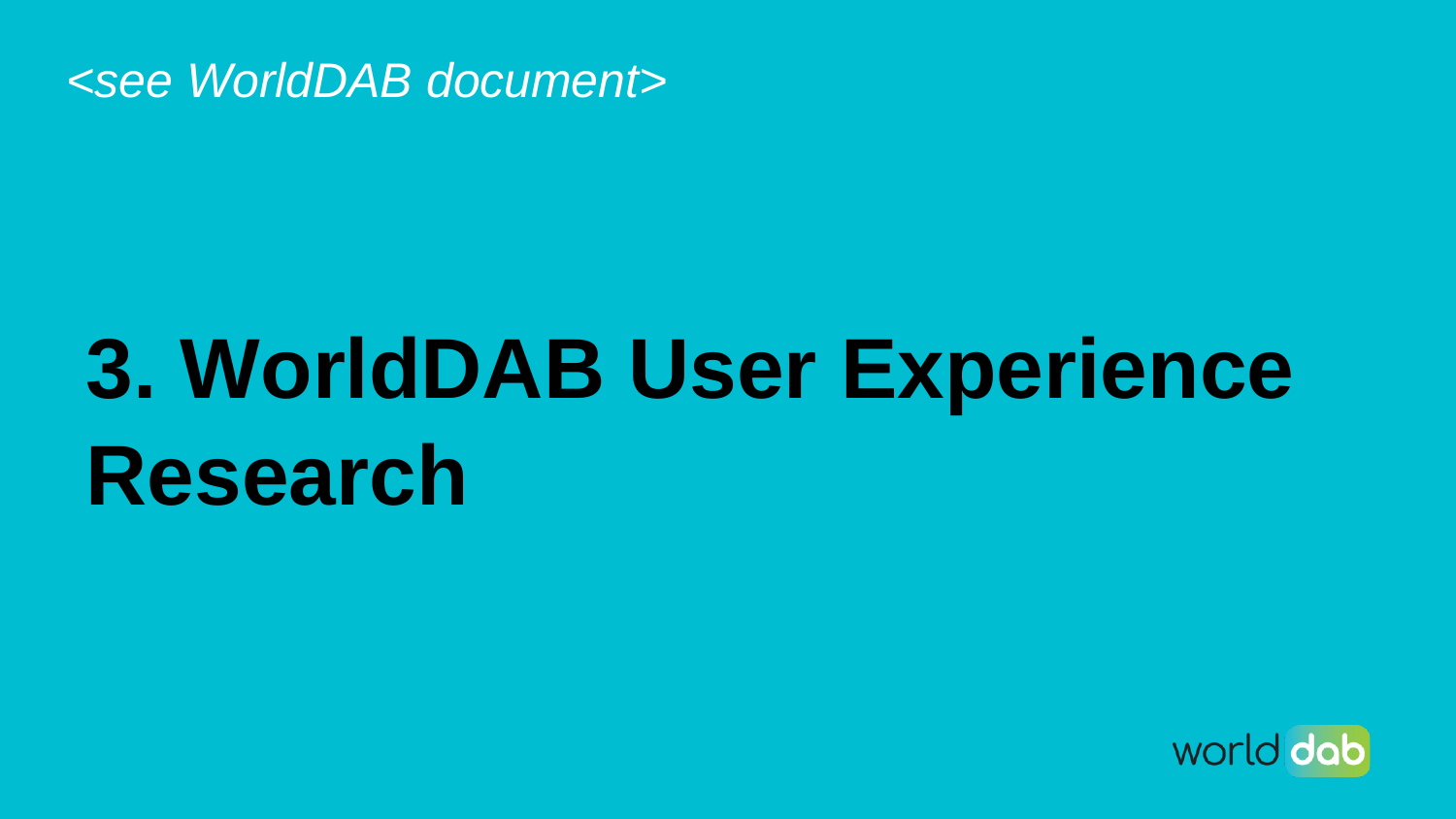## **4. Consumer use cases**

NABA has discussed and reviewed the consumer use cases identified by WorldDAB and included in the WorldDAB version of this document and found them to be insightful and relevant to the North American market. Consequently, this North American Guideline focuses on the same set of use cases:

## **Consumers indicated that "I want"….**

**1. to find radio easily in the car media system**

**2. to find radio stations easily**

**3. the list of stations to be up to date**

**4. to be able to easily set a station as a pre-set**

**5. to keep listening to my station if it's available**

**6. to know more about what I'm listening to**

## **7. my radio to be set up for me**



**North American Broadcasters Association** 

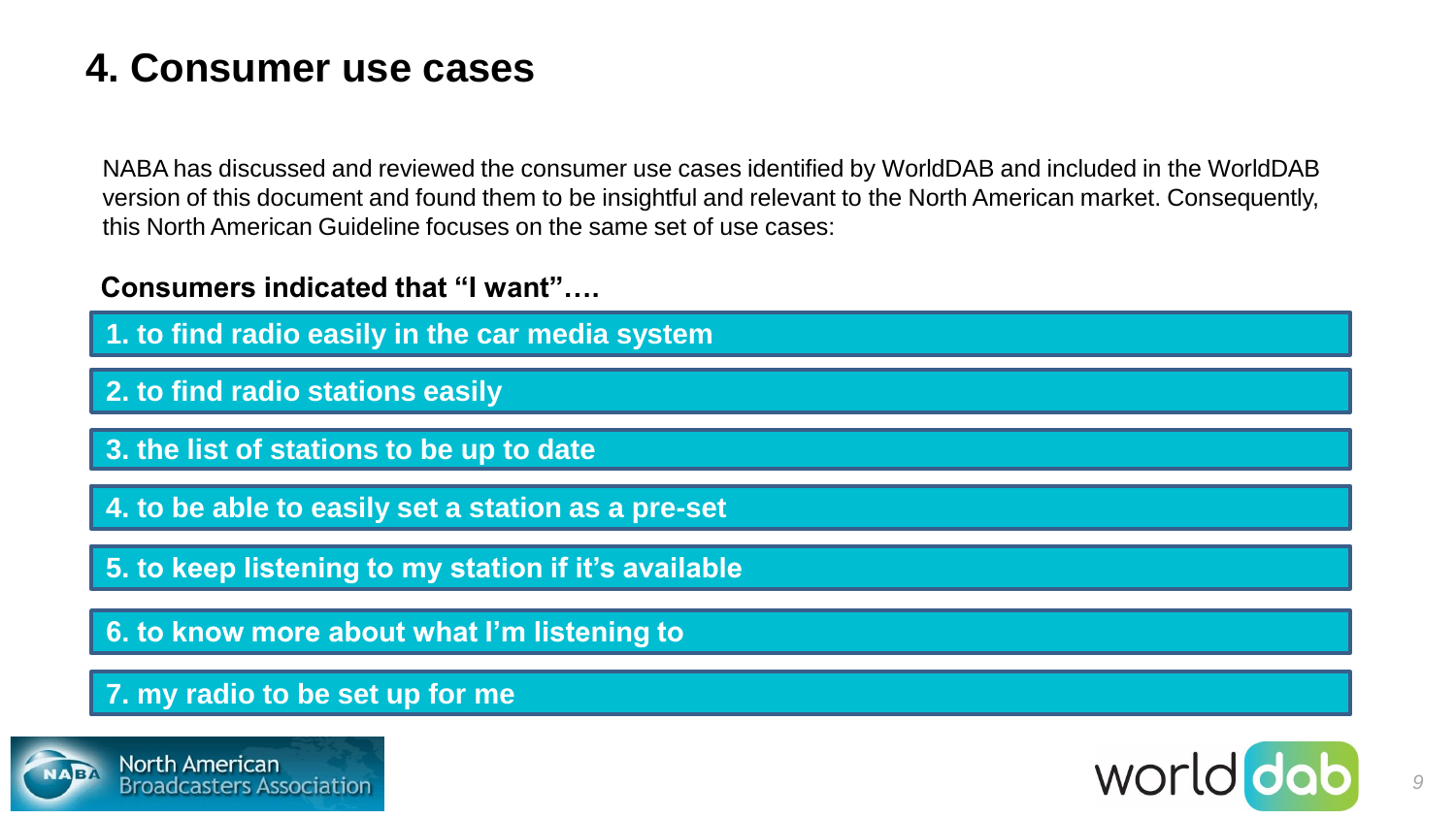# **5. Design guidelines**

Provided in the NABA Radio In-car UX Guidelines document are design guidelines for each use case. Readers are referred to the WorldDAB version of the document for additional background on each use case including some or all of the following items:

- The current consumer problems and research references
- What consumers want
- Consumer quotes
- Design guideline
- Hardware requirements and/or technical references
- Visual example of how the guidelines could be implemented (unless not required)

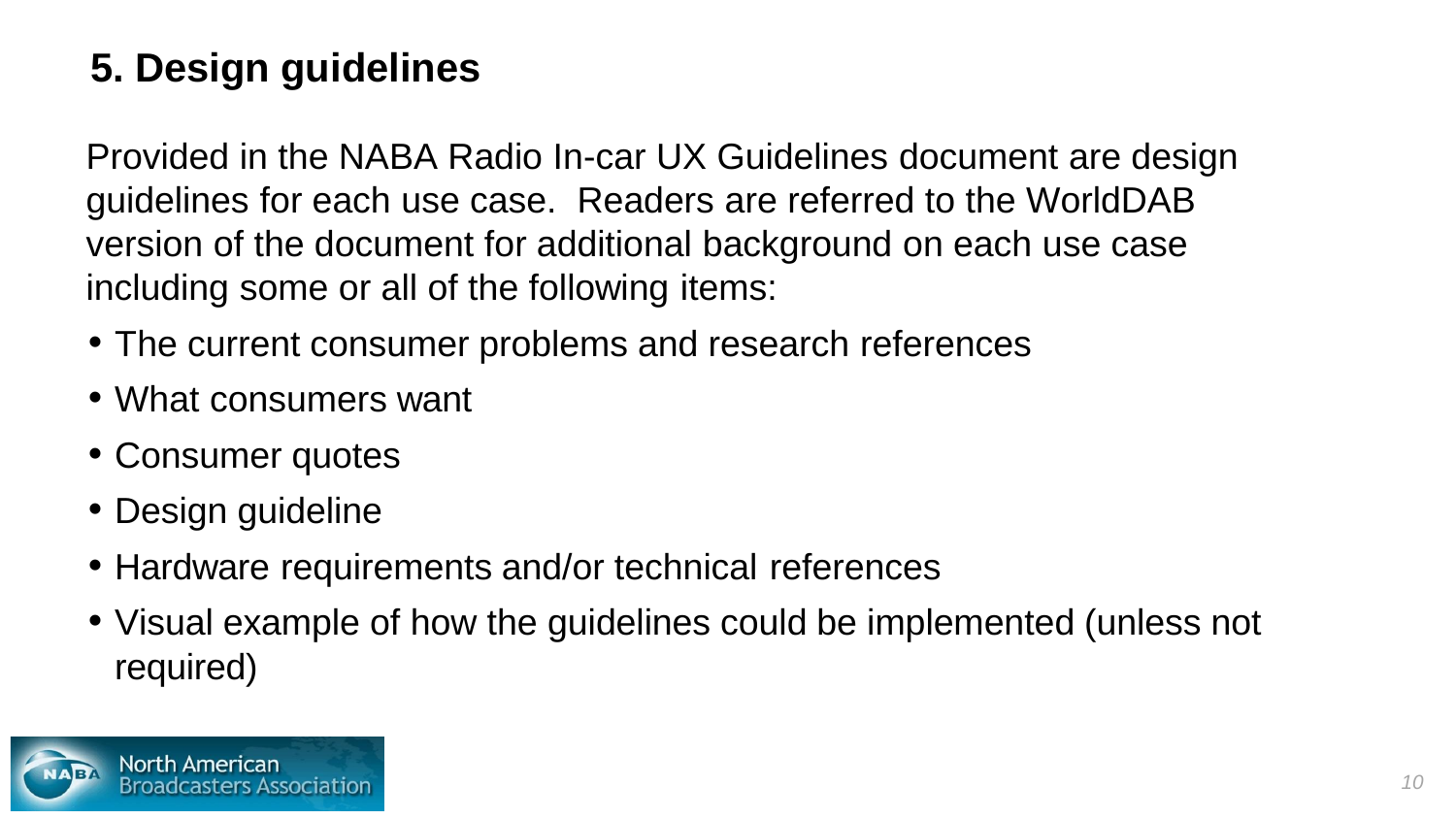# **5.1 I want to find radio easily in the car media system**

## **Design guidelines:**

- Include a permanent "Radio" button on the dashboard, console or the top-level menu on the screen.
- Selecting "Radio" should default to HD Radio (when it is available) or go to a menu where radio platforms can be chosen.
- In a hybrid radio,\* the best available platform signal will be automatically selected, minimizing use of a radio station's audio stream by, for example, respecting any geographic boundaries for streaming established by the broadcaster, or analyzing the actual listenability of received broadcast signals.
- Factory default setting for HD Radio should be ON, but default behavior should also be settable by the consumer, with separate settings for AM and FM bands.
- Where there is no "Radio" button: selecting a radio station is only 2 clicks from the media system home screen.
- Provide a mechanism for no more than "2 click" switching between a projection system (*e.g.*, Apple CarPlay, Android Auto) and car radio.

*\*A hybrid radio receiver is connected to both over-the-air broadcast signals and the internet.*

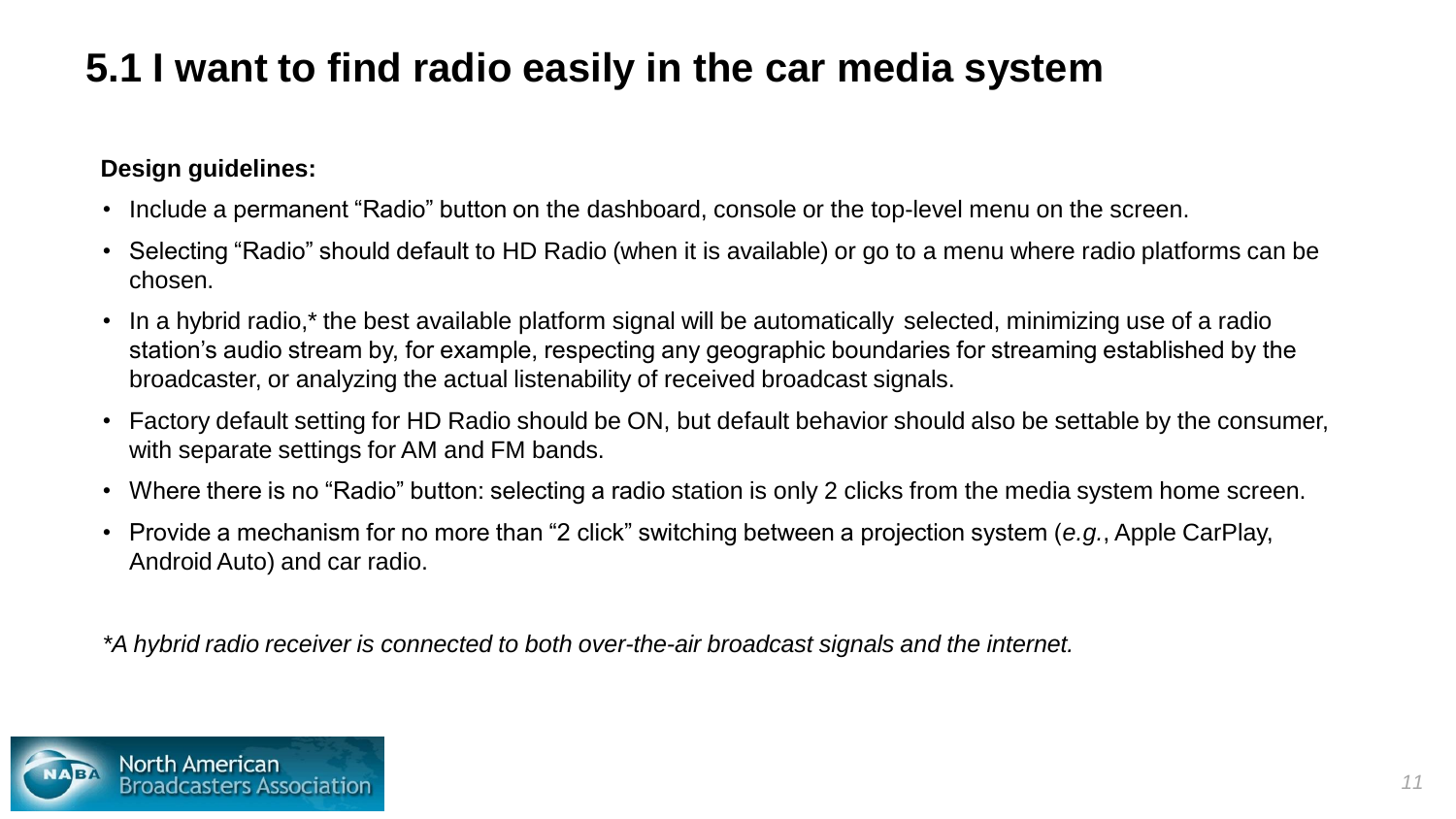# **5.2 I want to find radio stations easily**

## **Design guidelines:**

- Present a list of all available stations, organized by frequency, for the selected band.\* HD Radio multicast channels shall be incorporated into this list such that the multicast channels immediately follow a station's main channel.
- On preset (favorites) lists, allow stations from both AM and FM bands as well as HD Radio multicast channels to co-exist. It is also acceptable to have preset lists by band, again allowing for HD Radio multicast channels.

*\*Listeners in WorldDAB countries using DAB / DAB+ receivers prefer a station list sorted alphabetically by the service name, while in North America a numerical list by station frequency is the preference.*

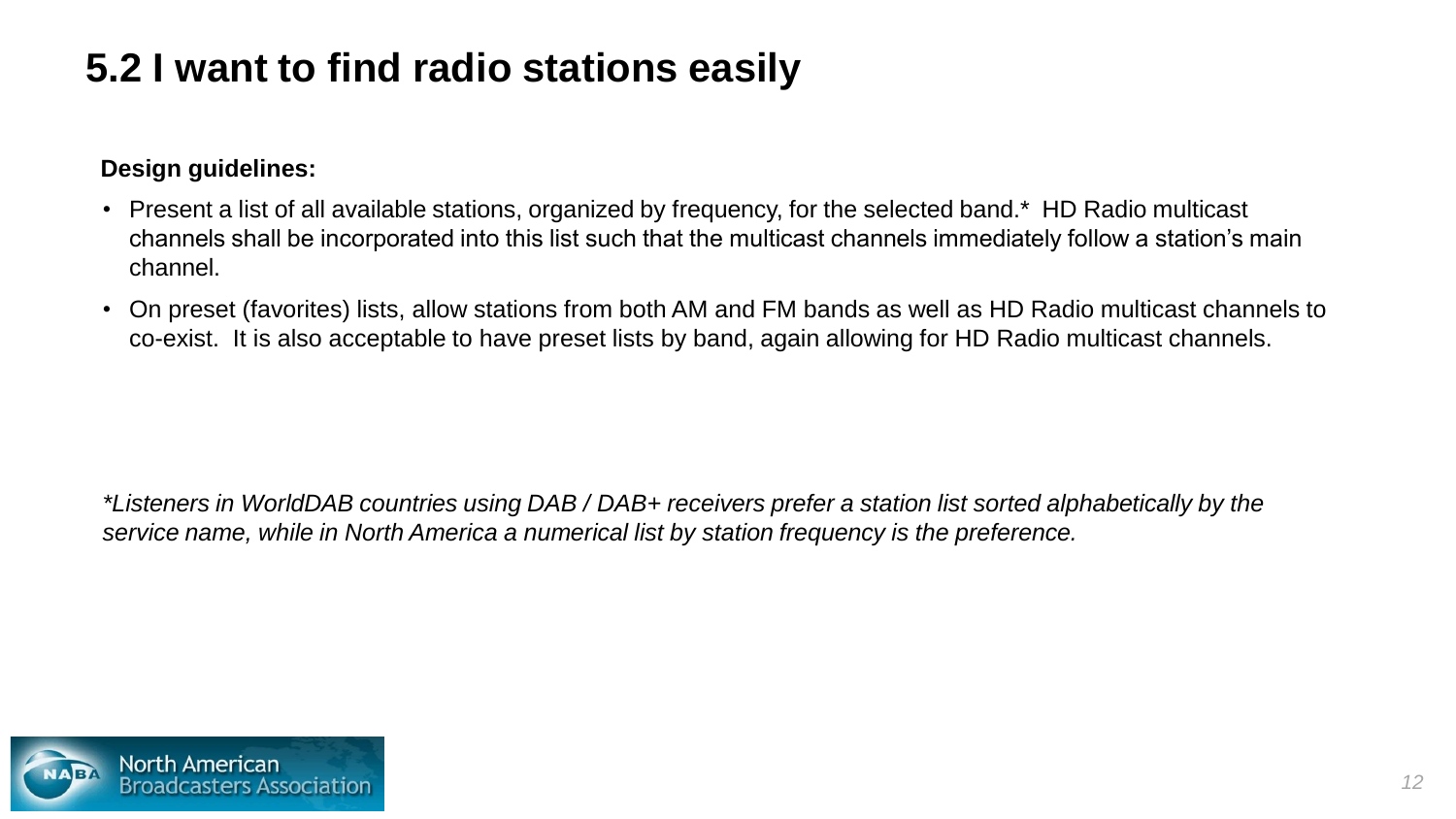# **5.3 I want the list of stations to be up to date**

- The station list should be automatically updated when stations become available or unavailable.
- Consumers should be able to request a station list update ("band scan"), especially for receivers that have only a single tuner.
- Presets (favorites) should remain even if service is unavailable.
- For connected cars that provide a list of stations based upon vehicle location, the receiver must combine any additional stations that are currently receivable.

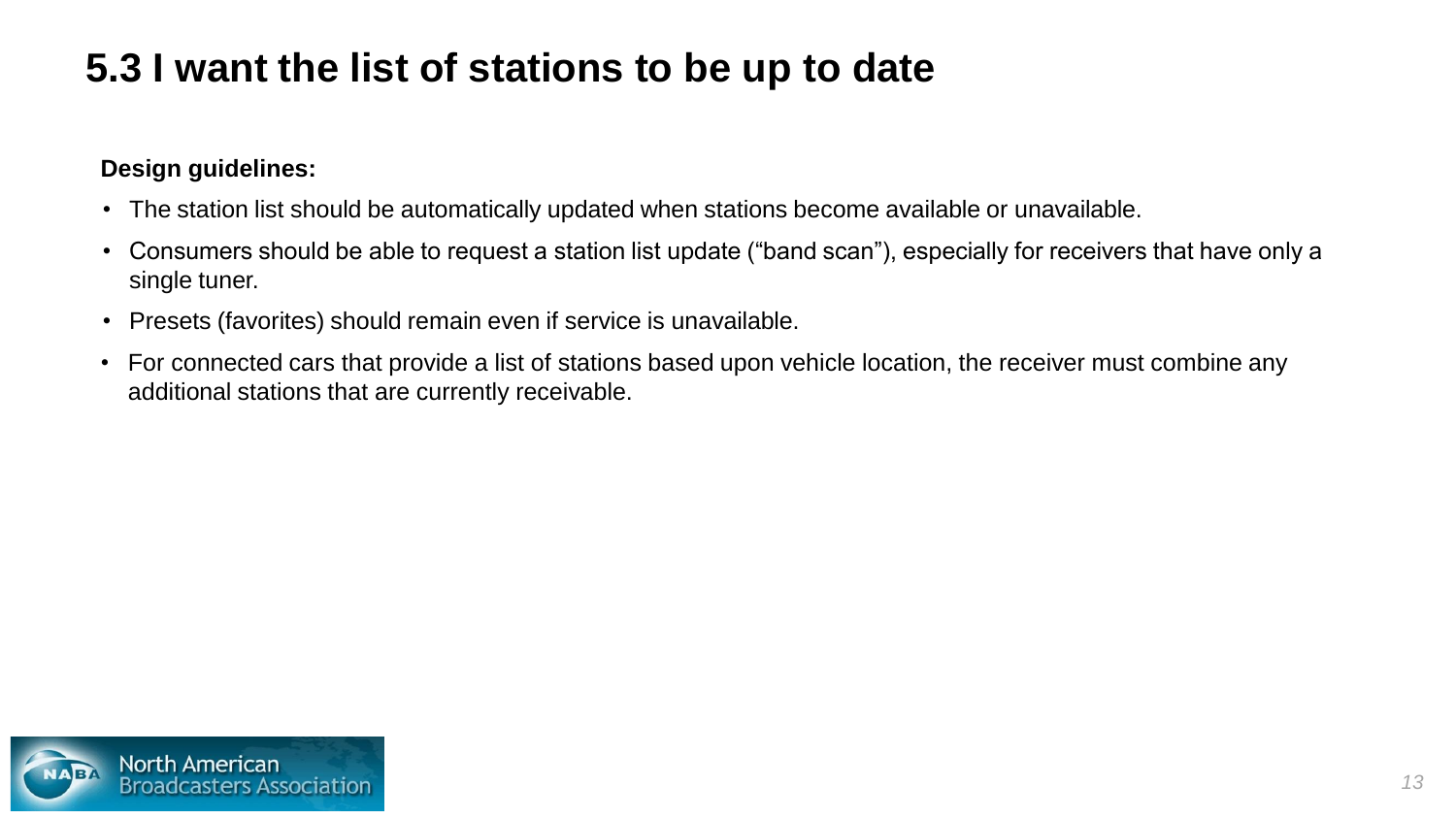# **5.4 I want to be able to easily set a station preset (favorite)**

- The action to set a preset (favorite) should always be to press and hold a button when listening to the wanted station. Recommend 5 seconds hold to set and less than 1 second response time when tapping to select.
- If the media system has physical numbered buttons, these should be used to press and hold when listening to the wanted station.
- If the media system has touch-screen soft keys, these should be numbered or clearly marked as preset buttons.
- Ensure clear instructions in the user manual for setting presets.
- Optional: If possible, on-screen prompts describing how to set a preset (until a preset has been set and therefore is understood).
- Optional: Audible feedback to confirm the preset has been saved.

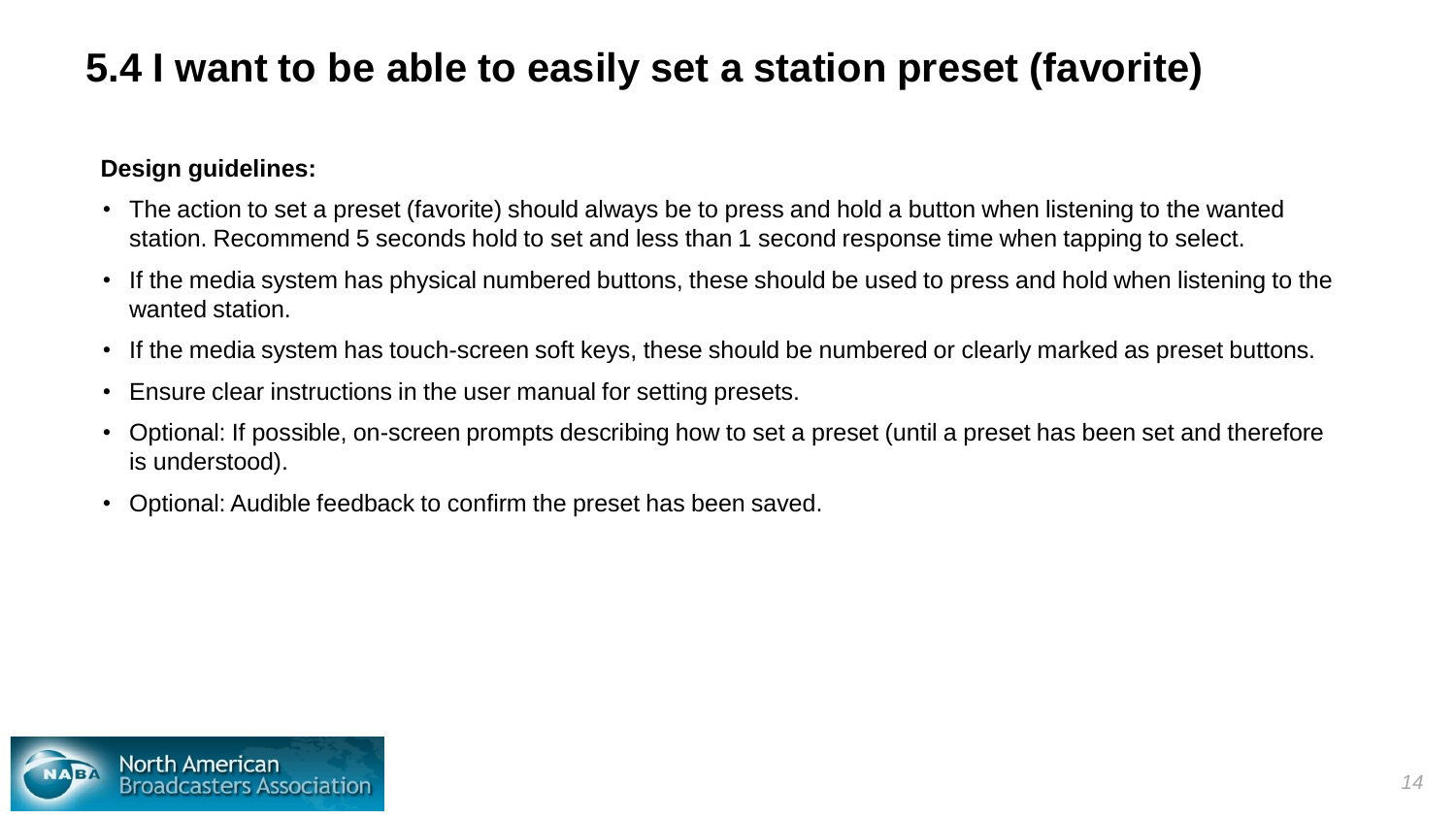# **5.5 I want to keep listening to my station if it's available**

## **Design guidelines:**

- For AM and FM tuners (with or without IP access), the radio should search for the best signal on AM and FM (both analog and HD Radio signals), for the station being listened to. This happens automatically.
- If there is a delay in finding a station, display a message or have an icon (for example, a rolling wheel) to say that "station tracking" is in progress.
- This function which is known technically as "Service Following/Linking" is turned ON in the car by default. The driver is notified of "best signal search is on" periodically so they understand if they don't want it. This notification should also include guidance on how to turn it OFF.
- Optional: radio stations should have the ability to enable/disable service following (*i.e.*, switching from OTA audio to internet streaming) based upon vehicle location.\*

\* More info available in RadioDNS technical document ETSI TS 102 818 V3.3.1 (2020-08).

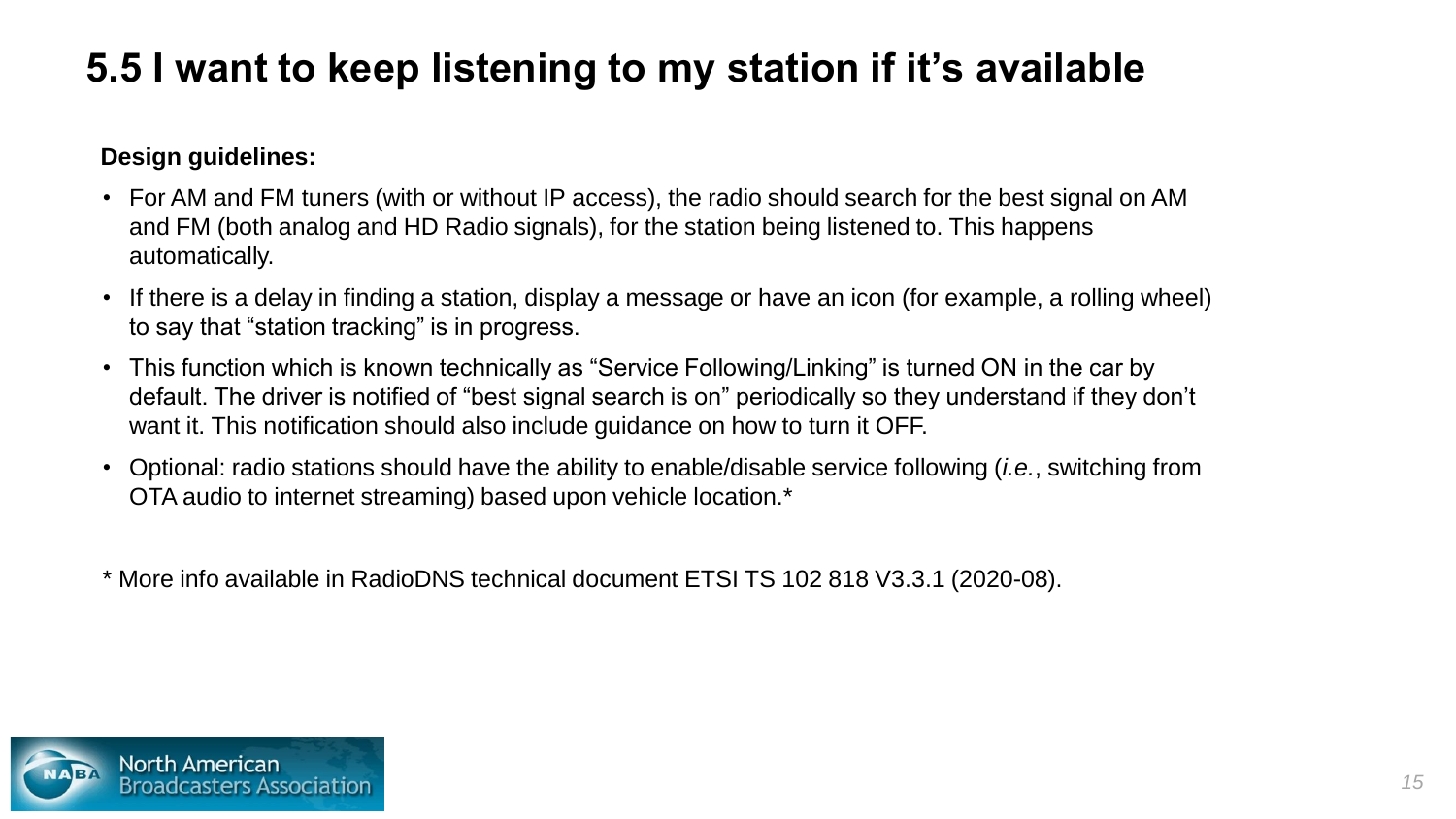# **5.6 I want to know more about what I'm listening to**

- Single-line text display provide a button which shows the latest text message, scrolling if necessary to fit onto the display.
- Multi-line text display always show the latest text message without the driver having to press any buttons.
- Higher-resolution color displays always show the latest text message. Show the station logo until the first visual is received, then show it automatically. Logos in the station list should be taken from broadcast HD Radio if available, or via IP through a service provider (examples: DTS AutoStage, Radioplayer) or RadioDNS lookup for connected vehicles.
- Connected car request images at native screen resolution, for best quality.
- For connected cars, broadcasters-supplied metadata (broadcast/IP) should take priority over metadata (text and/or images) provided by other sources (for example, in-car databases). For broadcaster-supplied metadata, images and text provided by IP should take priority over that delivered OTA because of higher resolution images and more versatile text updates.

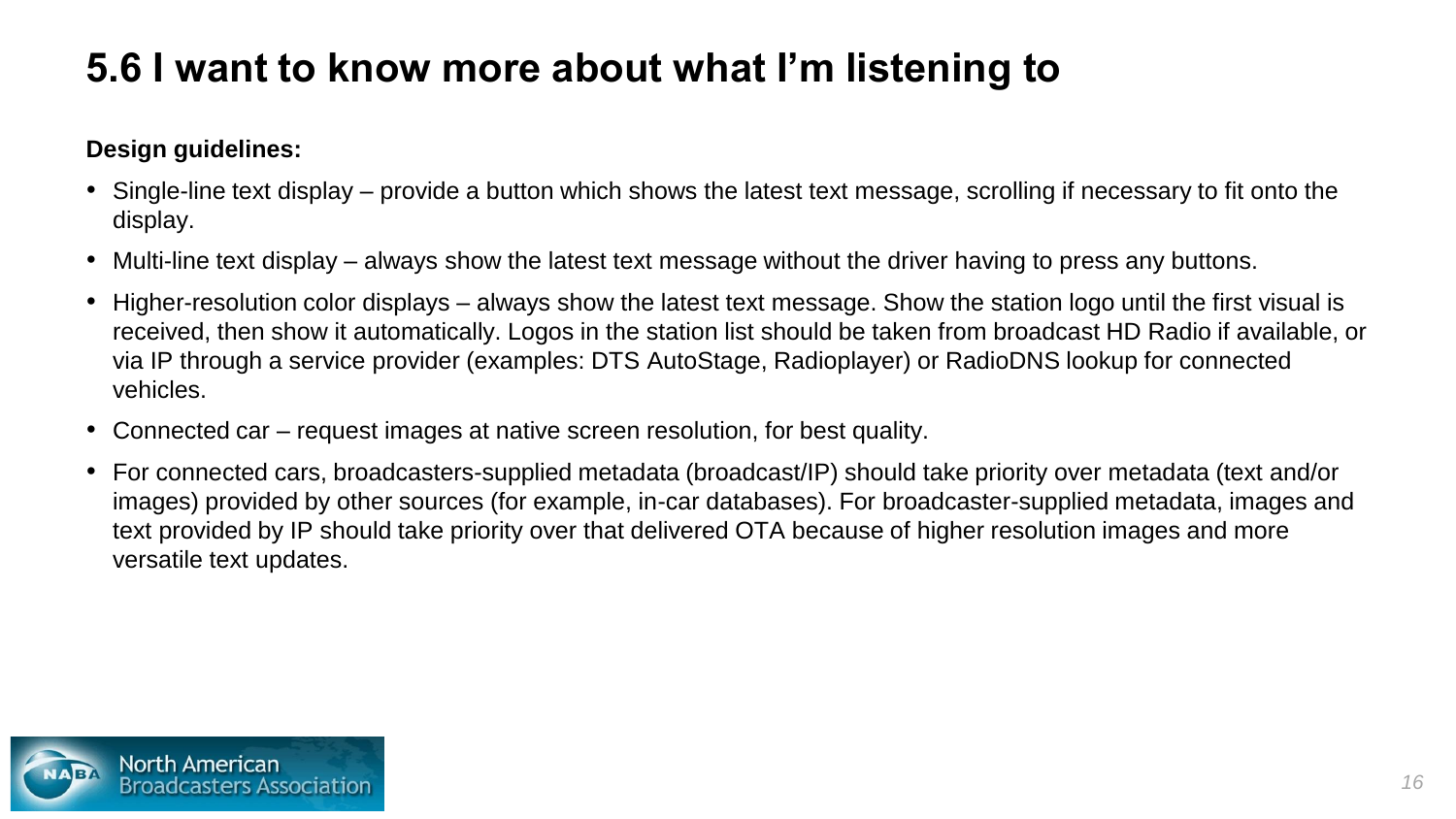# **5.7 I want my radio to be set up automatically**

- The following functions should all be on as default and form the basis of the factory reset status of the car media system:
	- Service following (in order of preference) HD Radio / AM/FM / internet-delivered audio stream
	- By-frequency station list (default option to search)
	- Automatic station list updating
	- Default to HD Radio

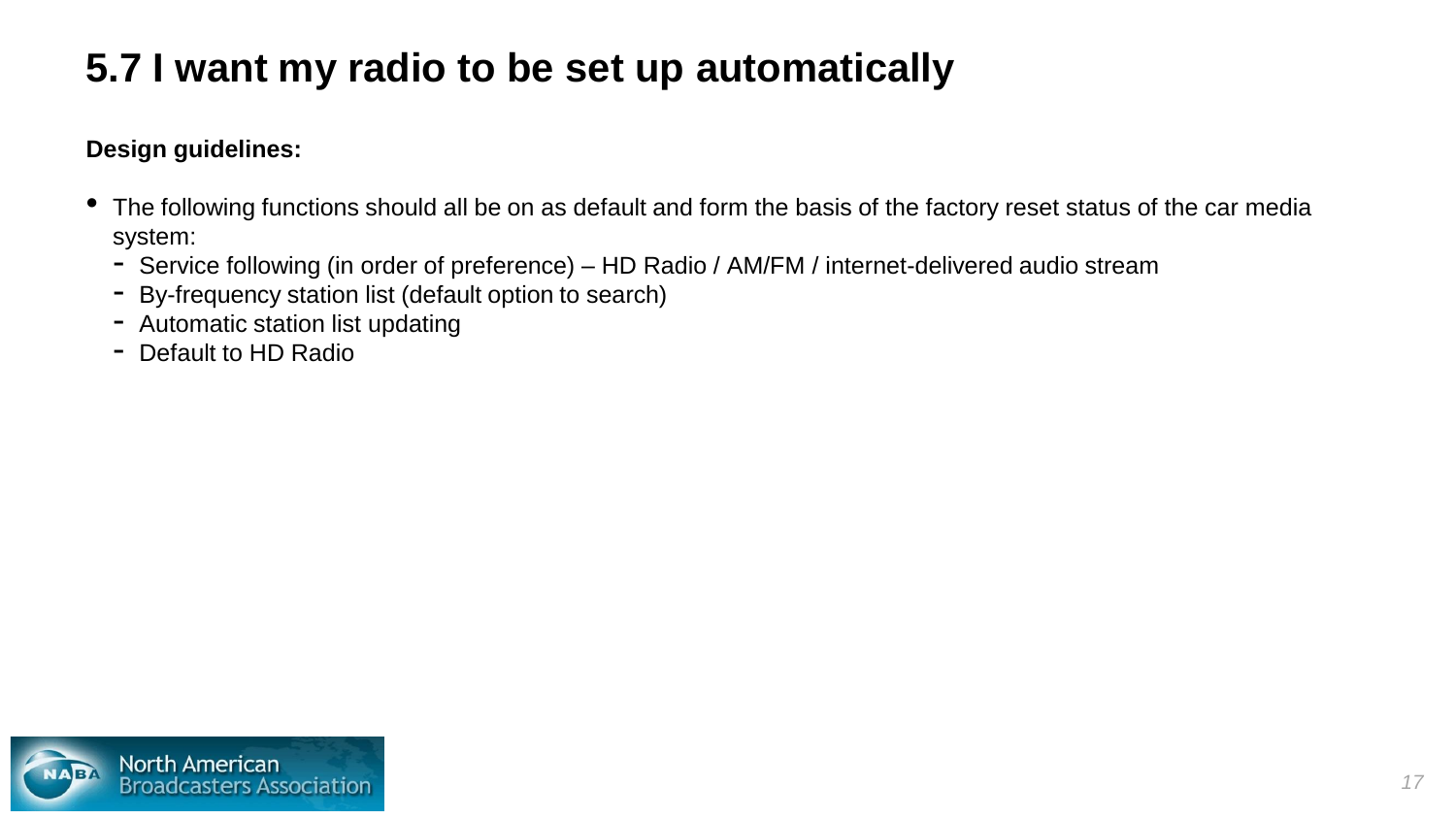## **6. Voice control**

### **Voice: enabling a safer radio experience in-car**

- Voice control, whether it be an OEM proprietary platform, Amazon Alexa, Google Assistant or others, lends itself perfectly to radio and significantly minimizes driver distraction.
- Voice assistants should be able to control broadcast AM and FM radio (analog and digital), as well as IP, via a hybrid radio implementation, working online and offline (perhaps to a more limited degree).
- Voice assistants must also be able to provide accurate search results for all radio stations, recognizing the phonetic detail of station names and regional dialects.
- When using voice control to access radio, the voice interface should follow the same priorities and listener preferences for signal source as the standard (non-voice) interface.
- For services with a multilingual audience, phonemes should be provided for each language.
- Car manufacturer should use these phonemes to improve recognition of spoken station names.

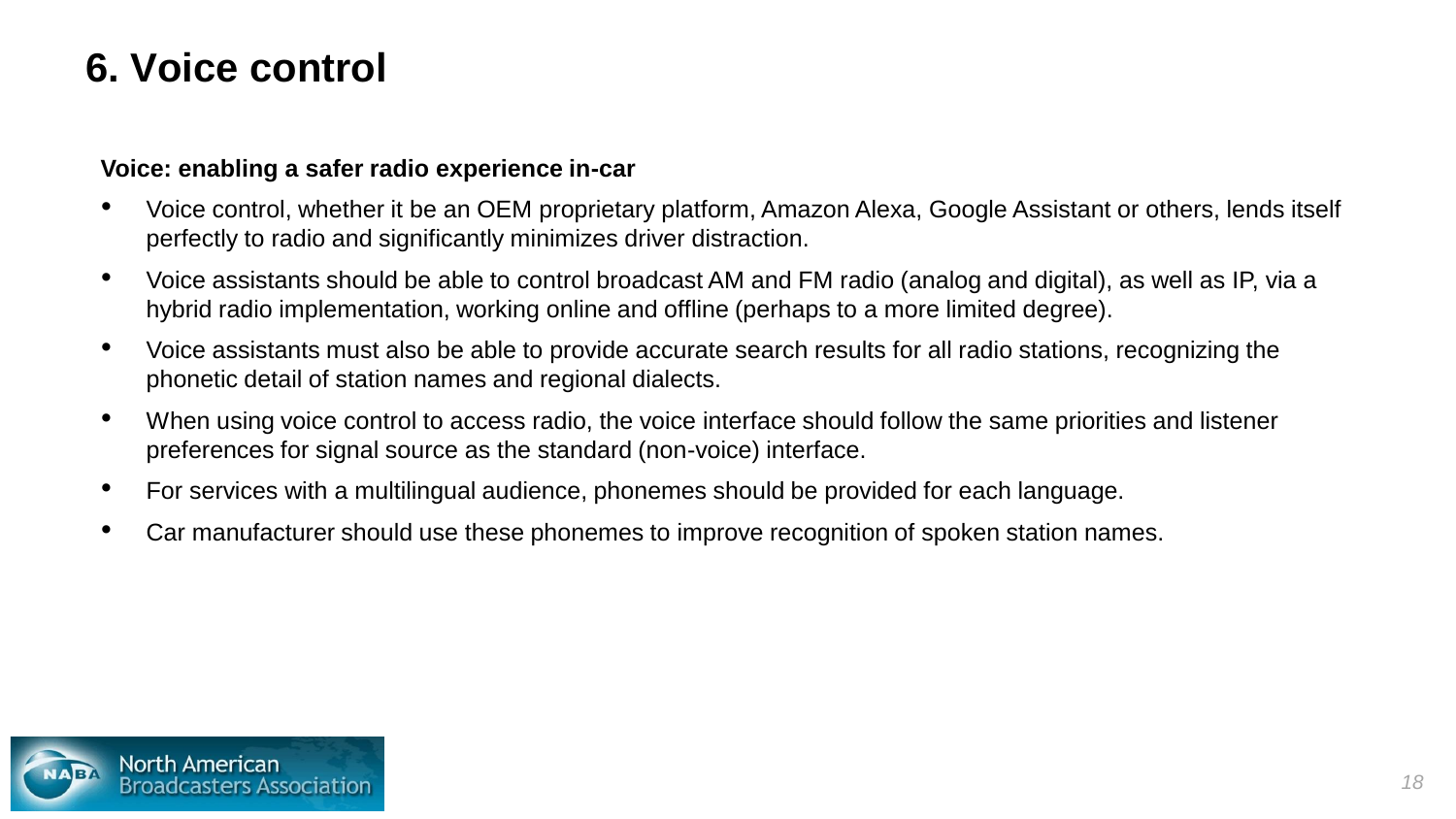## **6. Voice control**

- Manufacturers should reference <alias> and <phoneme> elements in service and program information (SPI) provided by broadcasters to determine accurate voice recognition and voice reproduction of text elements, such as station and program names.
- Broadcasters should provide <alias> elements in their SPI where there is potential for consumers to reference the station using colloquial or unofficial names.
- Broadcasters should provide <phoneme> elements for all textual elements in their SPI. Guidance on how to do this is available from WorldDAB and RadioDNS.

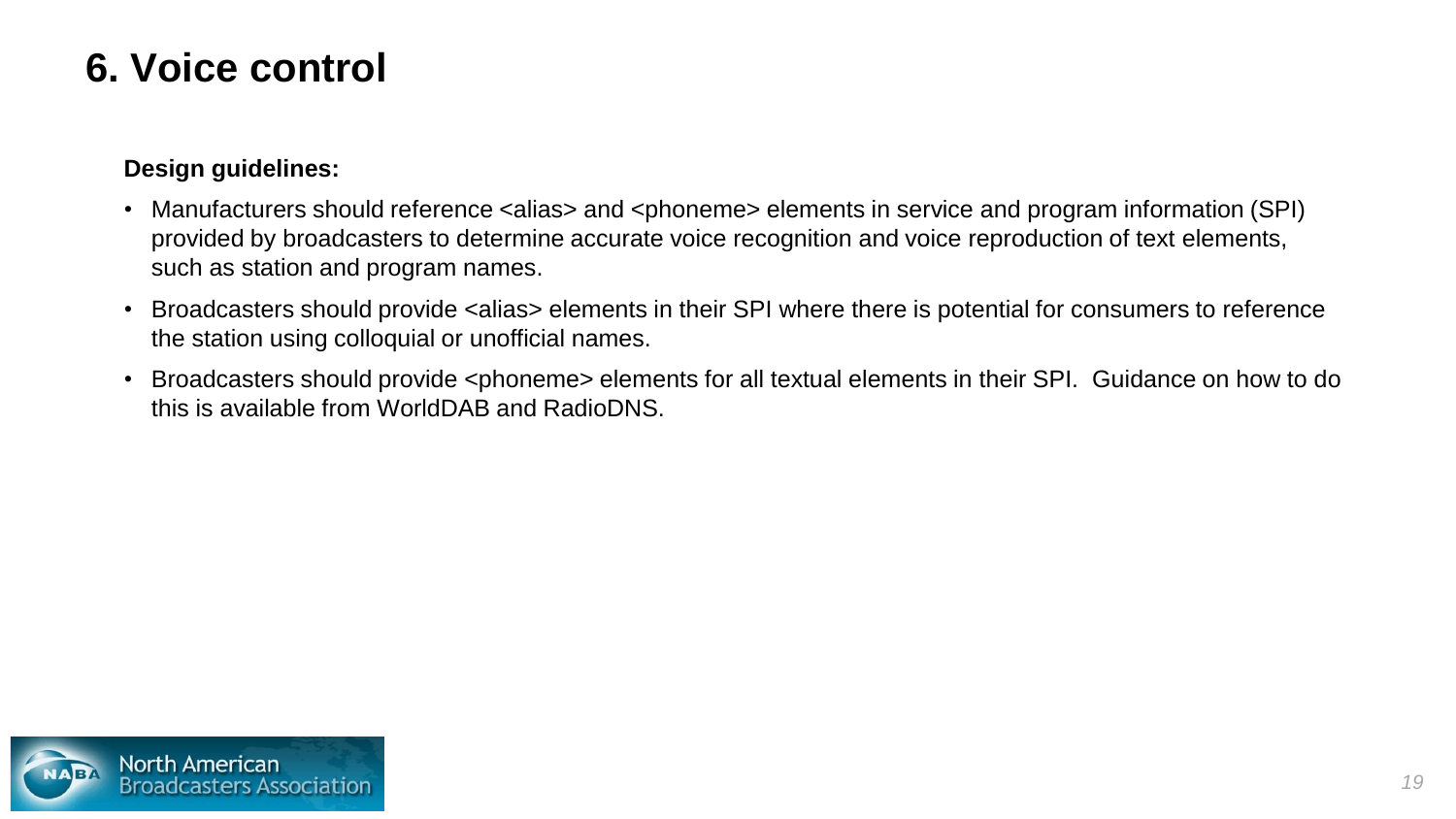# **7. Hybrid radio**

#### **Hybrid radio: enables car manufacturers to meet the majority of the user experience guidelines**

- Hybrid radio seamlessly combines broadcast radio and the internet. A broadcast signal (AM, FM, HD Radio) continues to carry audio (and some data), but a radio with an internet connection (WiFi, 3G, 4G, LTE, 5G) can seamlessly connect back to the radio station for multimedia and interactivity.
- In the car, hybrid radio offers:
	- Service following The ability to seamlessly switch between broadcast platforms and IP, following the strongest signal.
	- Great visuals The matching of metadata over IP with the broadcast stream to provide station logos, artist information, news, weather and commercials.
	- Interaction Providing the listener with the ability to find out more about the content and offers the potential for greater personalization.
- Typically, an automaker will partner with a service provider for "back-end" internet-based services including delivery of broadcaster metadata and other content. Broadcasters should work directly with these broadcast metadata service providers to deliver the best hybrid radio user experience.

NABA supports open standards for hybrid radio, for more information go to <https://radiodns.org/>.

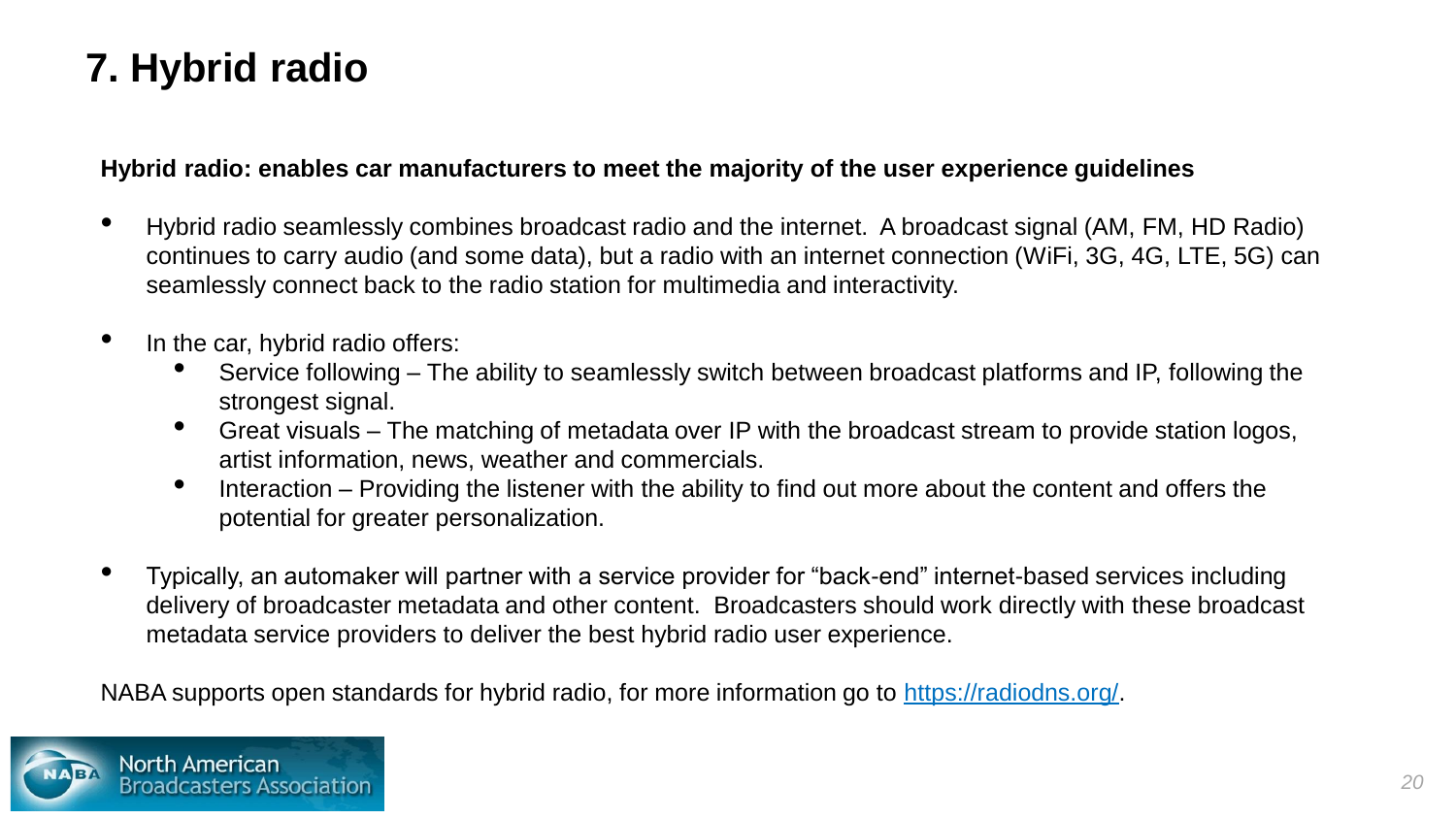# **7. Hybrid radio**

- Station search should be presented in a single list by station frequency where stations are listed only once and the best platform with the strongest signal is automatically selected.
- The radio should default to HD Radio, then AM/FM, then only move to IP streaming if the broadcast signals become unavailable. Once a broadcast signal becomes available again, the radio should switch back to either HD Radio or AM/FM.
- Seamless switching (seamlessly blending the broadcast and IP streams to mitigate the inherent latency and ensuring the switch of platforms incurs no time delay) is recommended. Hard switching (switching to another platform once the signal of the current platform becomes unavailable, with no attempt to mitigate the inherent latency between platforms) is possible but will provide a worse consumer experience with delays in switching between broadcast and IP.
- Broadcaster supplied metadata should take precedence over metadata from other sources. Broadcaster supplied metadata provided over IP, where available, should be used in preference to that provided over HD Radio or FM (RDS). IP provided metadata is usually more comprehensive, faster to acquire and at a high detail / resolution.

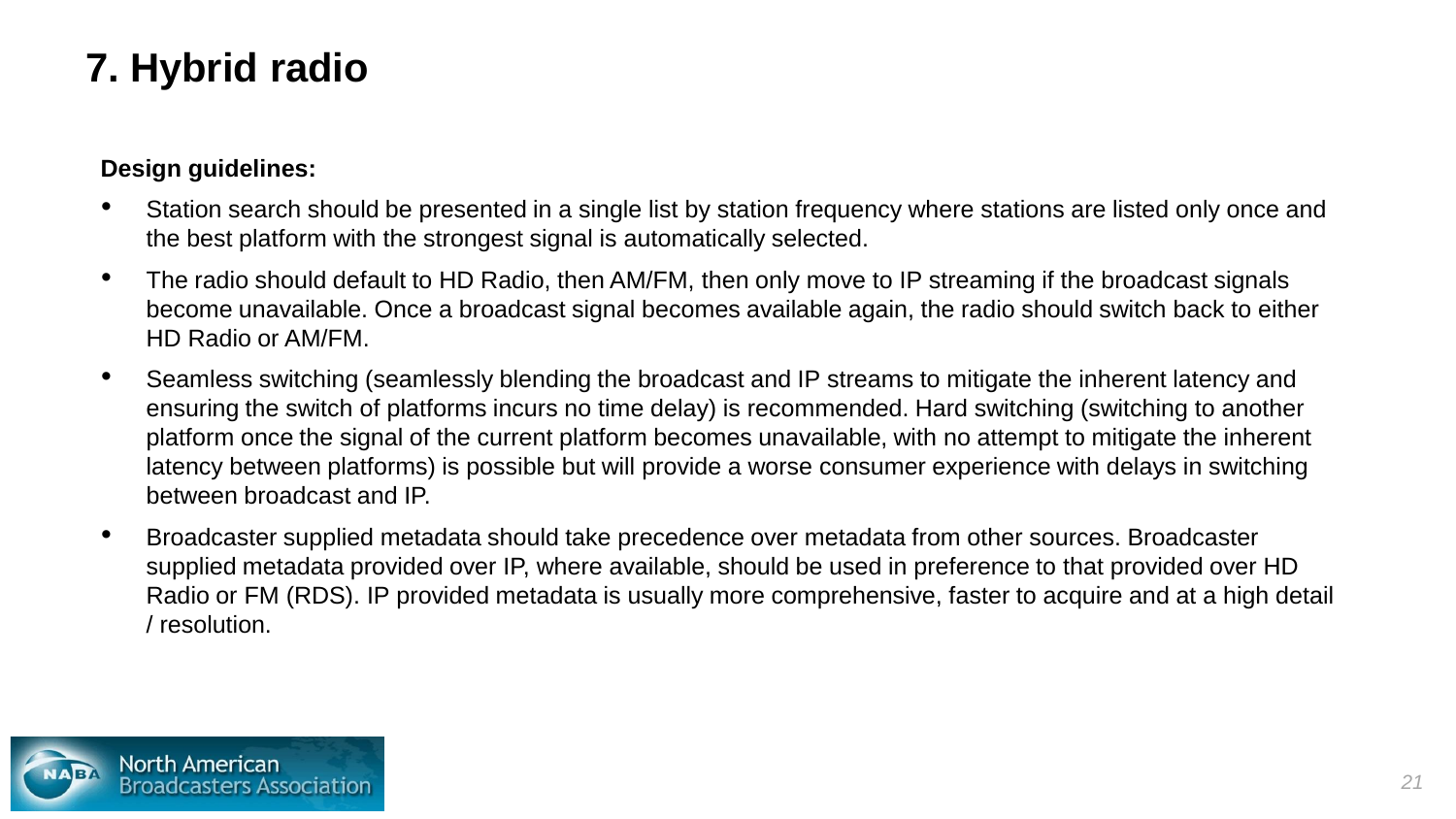# **8. AM radio in all-electric vehicles**

#### **Consumer problems and research reference:**

- Analog AM radio continues to be an important service in North America and is expected to remain so
- Some all-electric vehicles (EVs) being sold in North America do not have AM radio or have an AM radio capability but it is deactivated
- Testing done by Xperi and NAB PILOT (see [here\)](https://www.dropbox.com/s/gd10ek3cwqjotts/2021%20BEITC%20paper%20All-digital%20AM%20and%20Electric%20Vehicles.pdf?dl=0) has demonstrated that HD Radio all-digital AM signals in particular can be successfully received in EVs

#### **Consumers want:**

• AM radio services in EVs

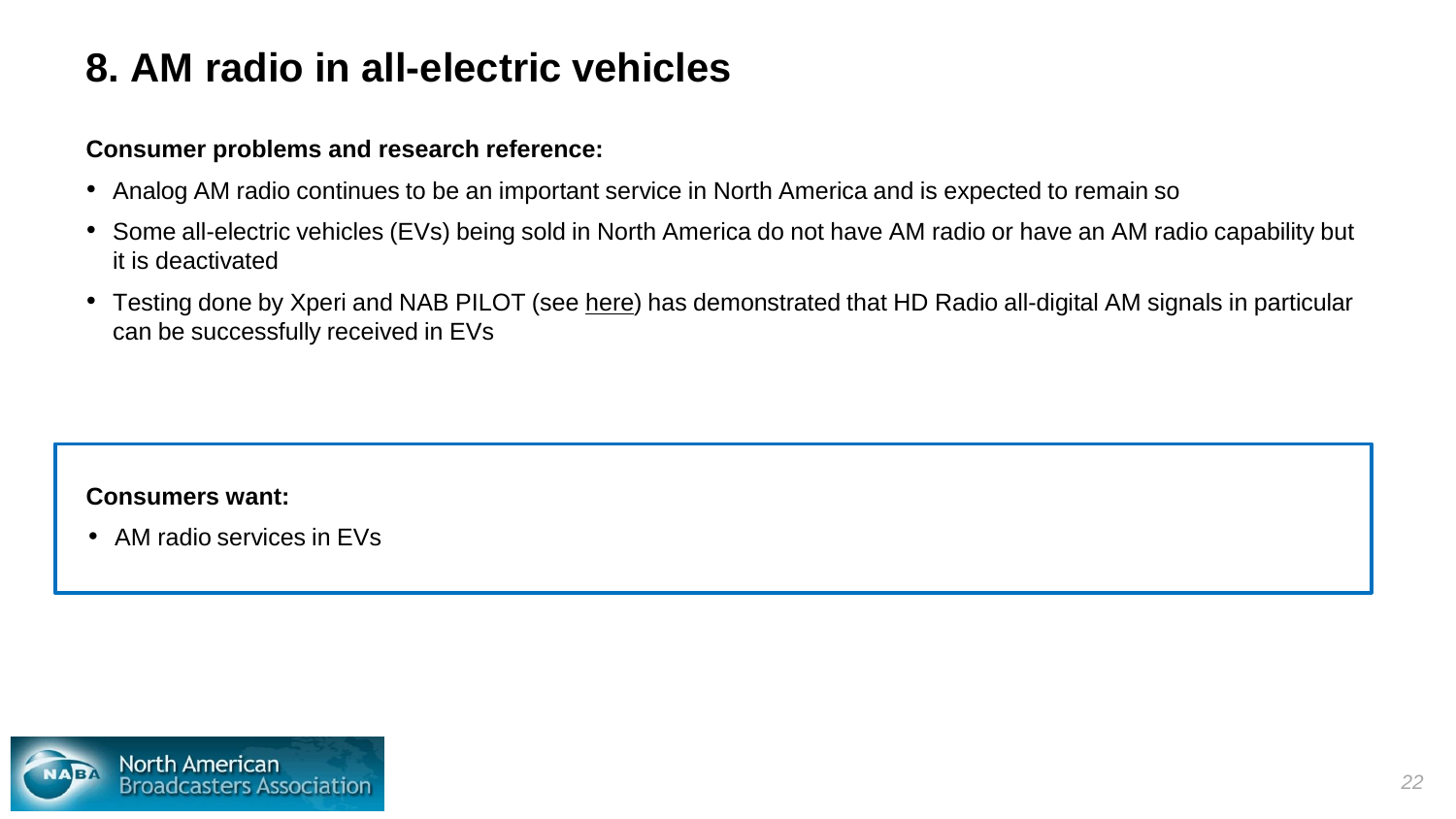# **9. AM radio in all-electric vehicles**

## **Design guideline:**

• Include over-the-air AM radio reception (ideally, both analog and digital) as a feature in all-electric vehicles.

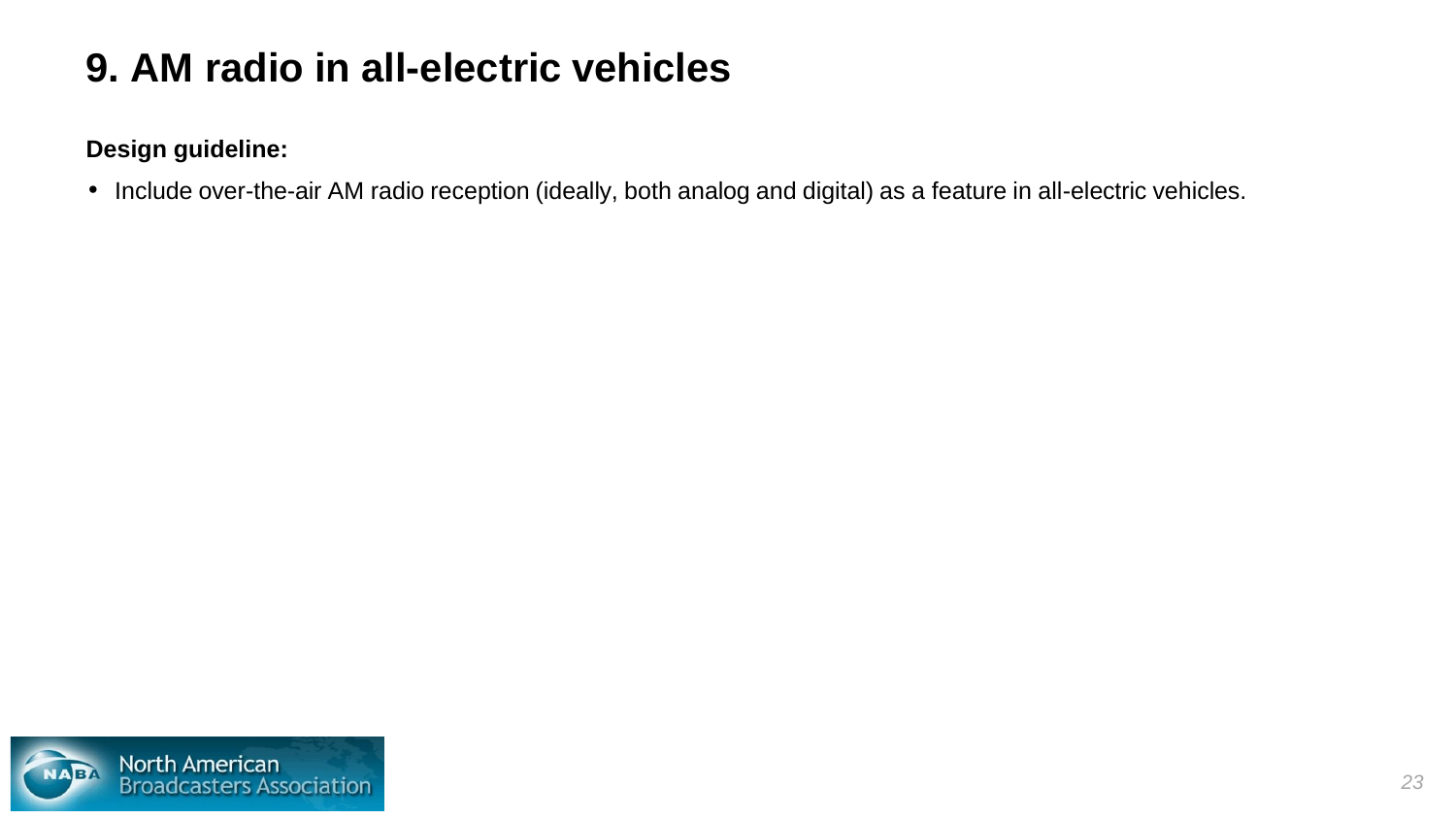## **Text messages**

- Defined as analog FM RDS-based RadioText, HD Radio Program Service Data (PSD) text or RadioDNS /text:
- Manufacturers:
	- Text messages must always be automatically updated on the display as they are received. Commands to "REMOVE" messages must be respected. The receiver may "throttle" message change rate to XX every YY seconds.
- Broadcasters:
	- Text messages should describe accurately what is being broadcast now, or something directly relevant to the listener.
	- Target update rate for text messages should be not more than once every 30 seconds.

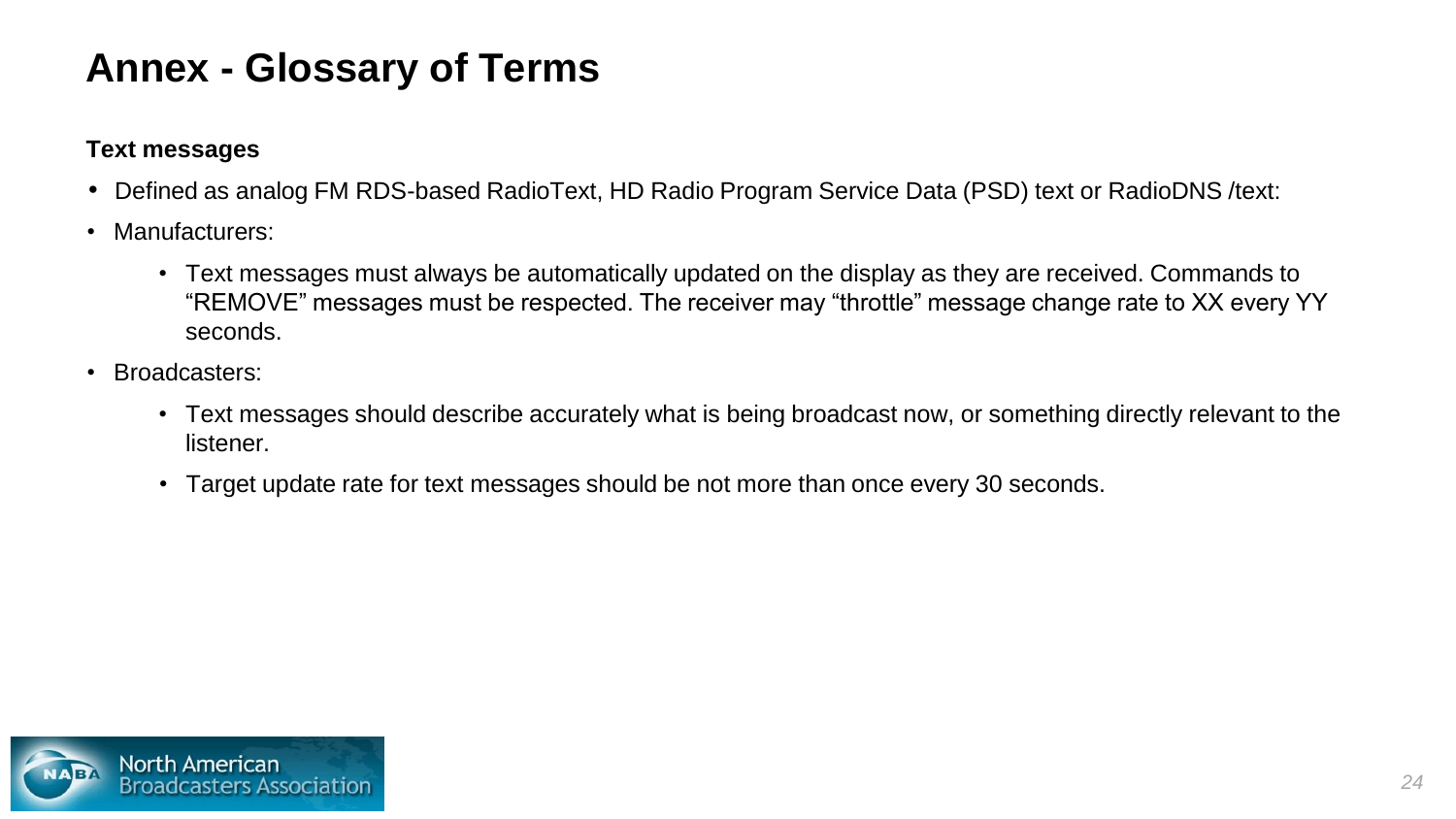## **Service label**

- Defined as FM PS, HD Radio SIS station slogan field or RadioDNS Name elements.
- Manufacturers:
	- There is no requirement to update a service label while receiving a service (*e.g.*, "scrolling PS")
	- In markets where PS is unreliable, it can be discarded in favor of HD Radio SIS station slogan field or RadioDNS Name elements, if the service is correctly identified
	- Display the longest Service Label that can fit the available display space without scrolling:
		- RadioDNS <longName> element
		- HD Radio SIS station slogan field (16 characters) or RadioDNS <mediumName> element
		- FM RDS PS (8 characters) or RadioDNS <shortName> element

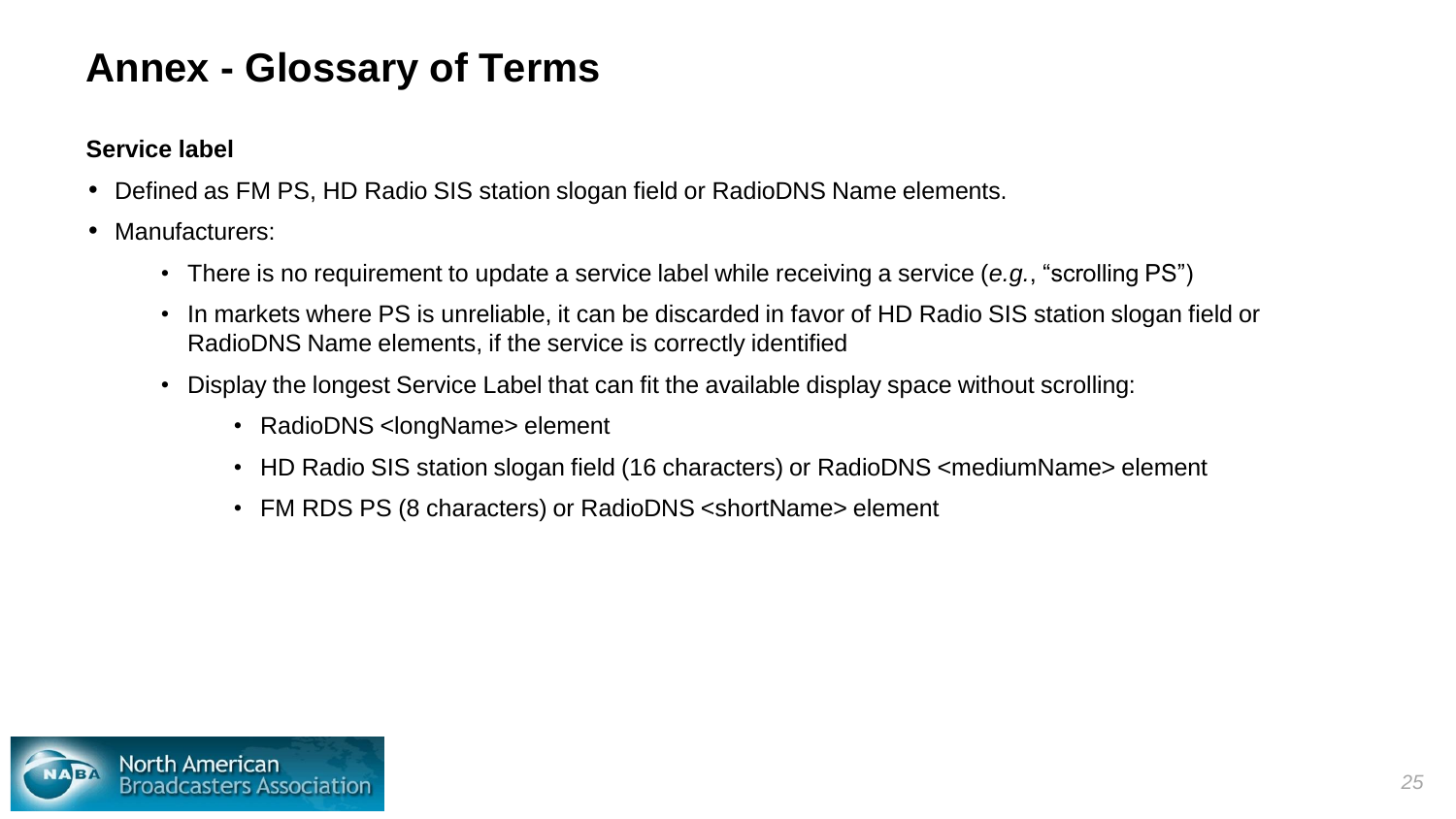## **Station Logo**

- HD Radio Artist Experience
- RadioDNS <mediaDescription> element
- Manufacturers:
	- The station logo must be displayed at the highest resolution for the available display space.
	- The station logo with the closest available resolution must be selected for display, and scaled to fit, but the aspect ratio must not be changed.
	- See WorldDAB / Radio DNS guidance on provision of station logos [here.](https://www.worlddab.org/public_document/file/1091/StationLogosDoc_FINAL_2019.pdf?1548678132)
- Broadcasters:
	- Must provide 5 versions of your logo on IP.
	- Station Logo should be allowed to be cached for up to 30 days.
	- Station Logo must not feature any transparency layers.

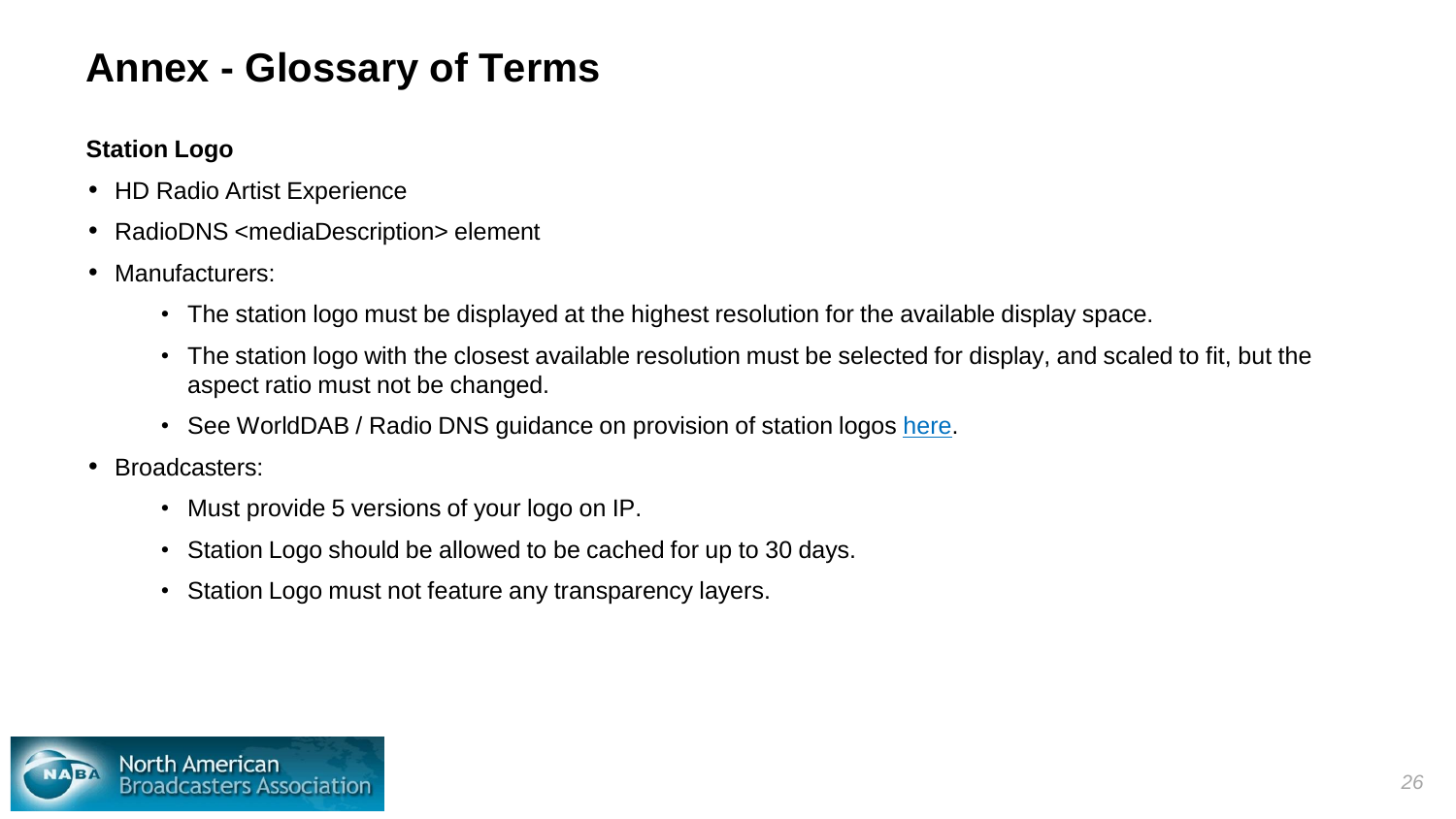## **Phonemes**

- Phonemes describe how words are pronounced
- Phonemes are good for voice recognition and voice control
- Phonemes help to improve voice recognition better detect spoken words and allow better voice output to the User
- Phonemes are different for different languages or dialects
- Phonemes are part of Station Corporate Identity and Corporate Design
- Station names are often pronounced differently then transmitted and shown to user
- Example:
	- NRJ pronounced as Energy as phoneme ehnərʤi
	- 2FM pronounced as Twofm as phoneme tuˈehˈfm
	- Most systems will not understand the user if he asks for 2FM or NRJ because voice assistant would need to have different Phonemes for different pronunciation NRJ -> nrj or ˈehnərʤi

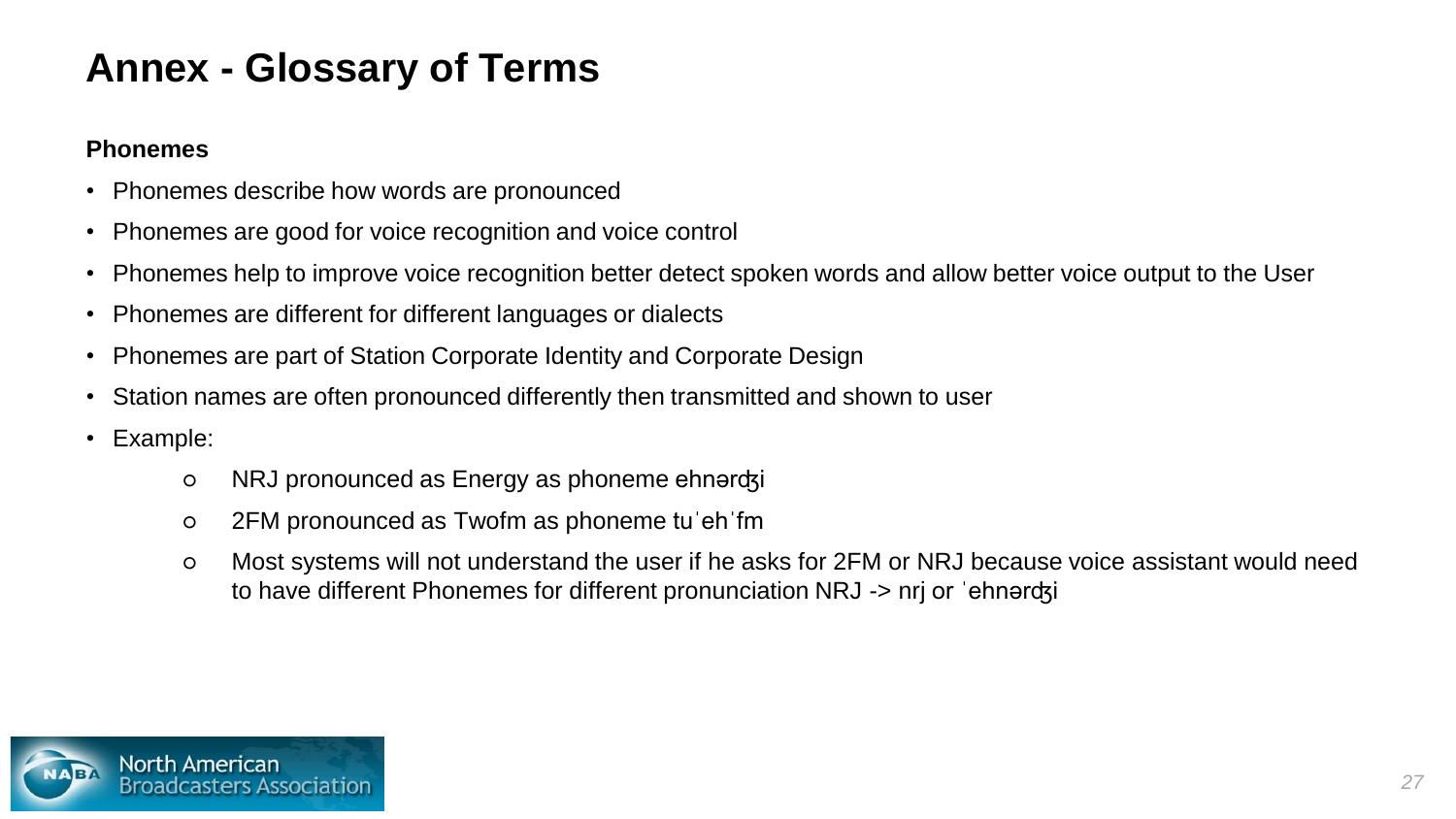# **About NABA**

The North American Broadcasters Association (NABA) mission is to identify and take action on technical, operational and regulatory issues affecting North American broadcasters.

NABA will ensure its continuing relevance to the changing digital and linear broadcast media reality of our member companies by responding to the operating and technology issues of member companies and their digital and linear broadcast media operations, providing consensus solutions, education and best practices.

NABA's strategy will focus on:

A Relevant and Compelling Agenda

Communications

International Engagement

Membership that reflects a diverse media community and encourages gender balance within member companies and the wider industry

<https://nabanet.com/>